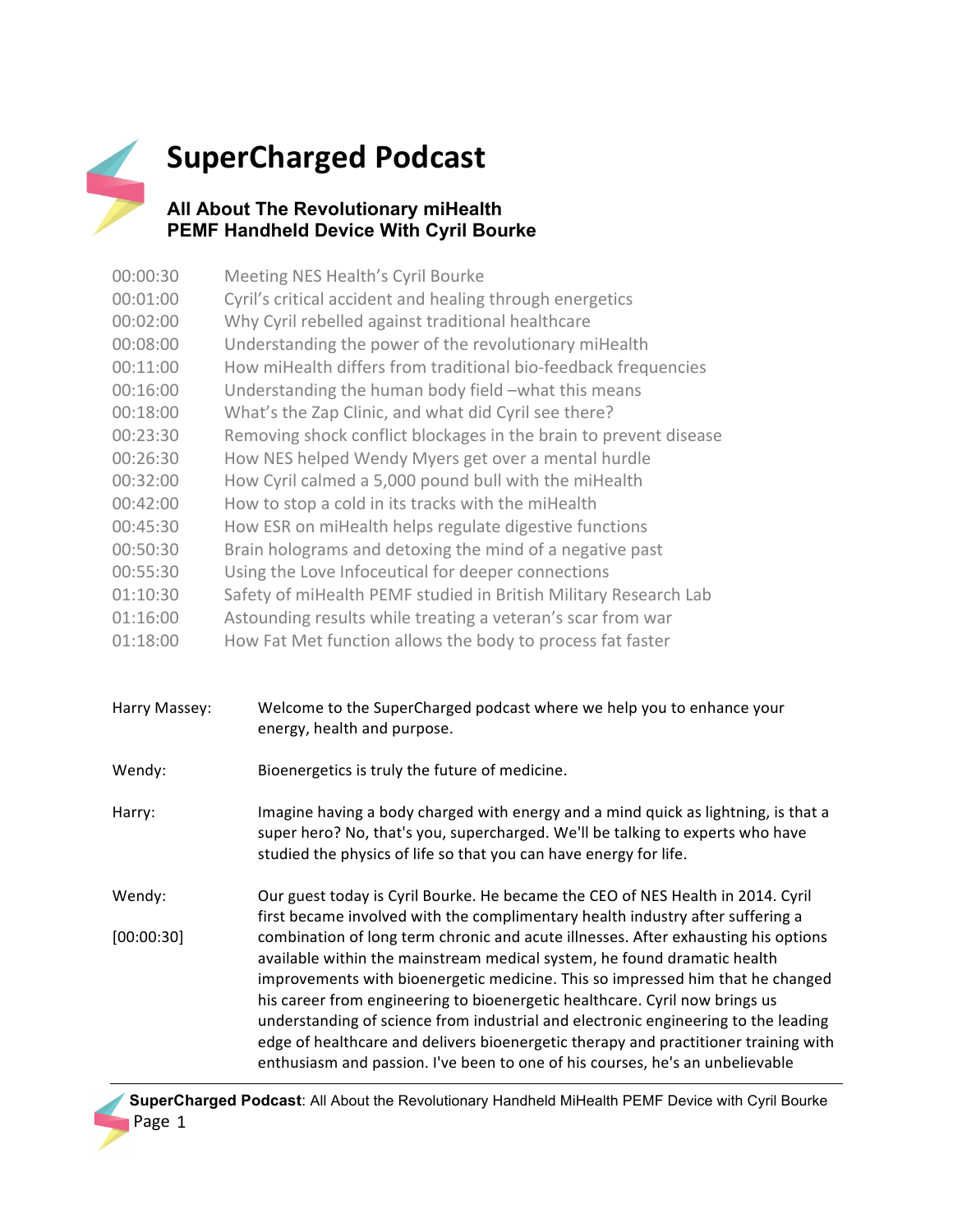teacher. Cyril is a SCENAR Institute recognized trainer from 2009-2014, as well as a NES Health practitioner and trainer. You can learn more about Cyril Bourke at neshealth. com, N-E-S health.com. Cyril, thank you so much for coming on the show.

Cyril Bourke: Good morning Wendy, it's great to see you.

Wendy: Why don't you tell the listeners a little bit about yourself and how you got into bioenergetics.

Cyril: [00:02:00] Certainly. I guess at the very beginning, I had no interest in healthcare whatsoever. I was an engineer, I'd worked for various industries from the oil and gas industry to electronics industry and the military, and I was just living my life, et cetera. I had an accident. I guillotined two fingers and they were reassembled and they did a beautiful job, but unfortunately, from that point onwards, I started getting digestive tract failure and all sorts of metabolic process problems, in my large intestine and everything else went to pieces. At that time, I didn't realize the link between energetics and the physical accident and the symptoms I was getting later. It took me about four years to really run out of options with the medical system and then realize what actually helped me was a treatment to my hand directly where the scarring was and where everything had been damaged. Within [00:03:30] weeks, my digestive tract started to repair and Ulcerated Colitis and Crohn's disease, and all these things resolved within about three weeks. I suddenly realized that, the gastroenterologists and the team that were supporting me really were very focused only on pharmacy and they had no concept or even acceptance that energetics, that had been observed for over 4,000 years by the Chinese and others, was actually the course, the problem with the damage on my hand. When my hand was treated specifically to connect that pathway in my hand, suddenly my digestive tract repaired. It opened an amazing new world for me. I actually ended up rebelling against the, should we say the traditional system because when I went to see the gastroenterologist, and said, "Look, you've been treating me for four years and you had no form of support other than just keep taking this pill." When I provided him with the thing that resolved it for me, he didn't want to know. The receptionist said, "Well, he's got over 400 patients on that one drug. He's never going to listen to anything else." The penny dropped, as they say. I suddenly reapplied my engineering and technical background to healthcare and started studying and start providing it to others. I realized, just like me, lots of perfectly intelligent people, are pigeonholed into a system that actually may not be the most suitable all the time for them. That's what happened. So, I ended up becoming a pain management therapist using bio- feedback and eventually, I became an NES practitioner. I actually was introduced to NES trained and suddenly found the combination was phenomenal and it was working so well in clinic, and it has been eight, nine years now. I've been involved with NES and bio-feedback in various manners, teaching as well as providing in clinic.

Wendy: So, you developed a PEMF, a Post Electromagnetic Field device called miHealth.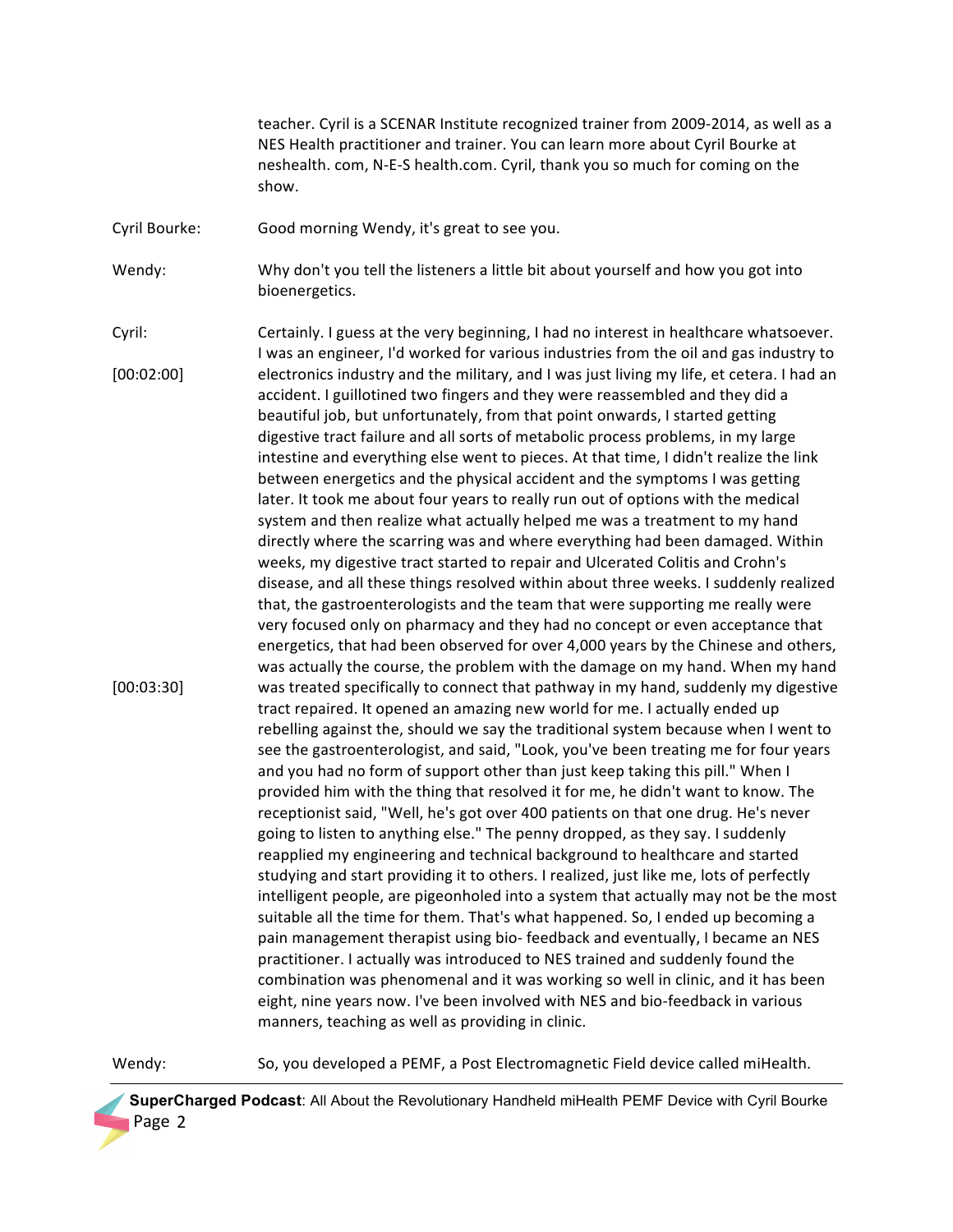This is a device used on a NES health bioenergetic program. It doesn't have to be used on the program but it's certainly complimentary. I use mine every single day. Can you tell us what exactly that is?

Cyril: Well, the miHealth, I was part of the team that put that together and it was quite a comprehensive team of professors, doctors, engineers and a whole mixture of people globally. Harry Massey put that team together and Peter Fraser's work, one of the original creators of NES, basically, they put this team together to build a biofeedback device. My experience was with the SCENARs, who you recognize, and that was a device that came out of Russia in about the late '80s. That was an excellent starting point for bio-feedback. It had some really great results for what it was doing. But, we realized very quickly that there were ways of improving that type of technology. Instead of just a device that was mimicking the afferent and efferent nerve, we were able to apply additional information too. We were using the NES information, we realized we could apply global scaling information, so you have correcting frequencies, you could apply it via a PEMF, a post-electromagnetic field. The Russians I guess had found one portion of useful electrical therapy and what we did is we added more and more tools to it. So, it was a stepping stone, and rightly so, it was a significant one. They did a very good job. For the late 1980s, that was tremendous. Now, there's more technologies and knowledge related to how the body interacts, and NES basically put it all together into one package. Even most recently, that one package is able to now do remote scanning globally. So, I was very, very lucky to be part of the team that developed the miHealth device. I actually had the honor of presenting it for the very first time in Dusseldorf in Germany when it was released to the European public. I actually was able to stand on stage and do the practicals and show the public what it was like and how to apply it and show what we have been doing in clinic during the research period so, I was very glad to be part of that process. It's still evolving today, we're still updating and evaluating how to make these technologies better and better. NES having been doing that for 15 years, continuously reinventing, researching and developing the latest technology for home and clinical use.

Wendy: [00:08:00] I know. Harry is always meeting with bioenergetic researchers around the world and trying to find people that are doing this unbelievable cutting edge research in bioenergetics, which I really think is the future of healthcare, it's the future of medicine. As we know, conventional medicine is typically very, very behind the times when it comes to actually addressing the underlying root causes of people's health issues. So, the miHealth device has three different functions, I want to talk about all of those in detail so that people understand the power that this device has. So, I'm going to hold one up here for anyone watching the video on YouTube. This little handheld device is my little pocket doctor. I use this thing every single day, I love it. I want to clarify what exactly this device does. So, you can use it on body where it's actually touching your body, touching your skin in various ways. You can use it off body where you set it on a function and you can use it on your body or off your body rather. Use it to elicit an effect on your body while it's actually not touching it. You can also use it to do a NES health scan. Let's talk first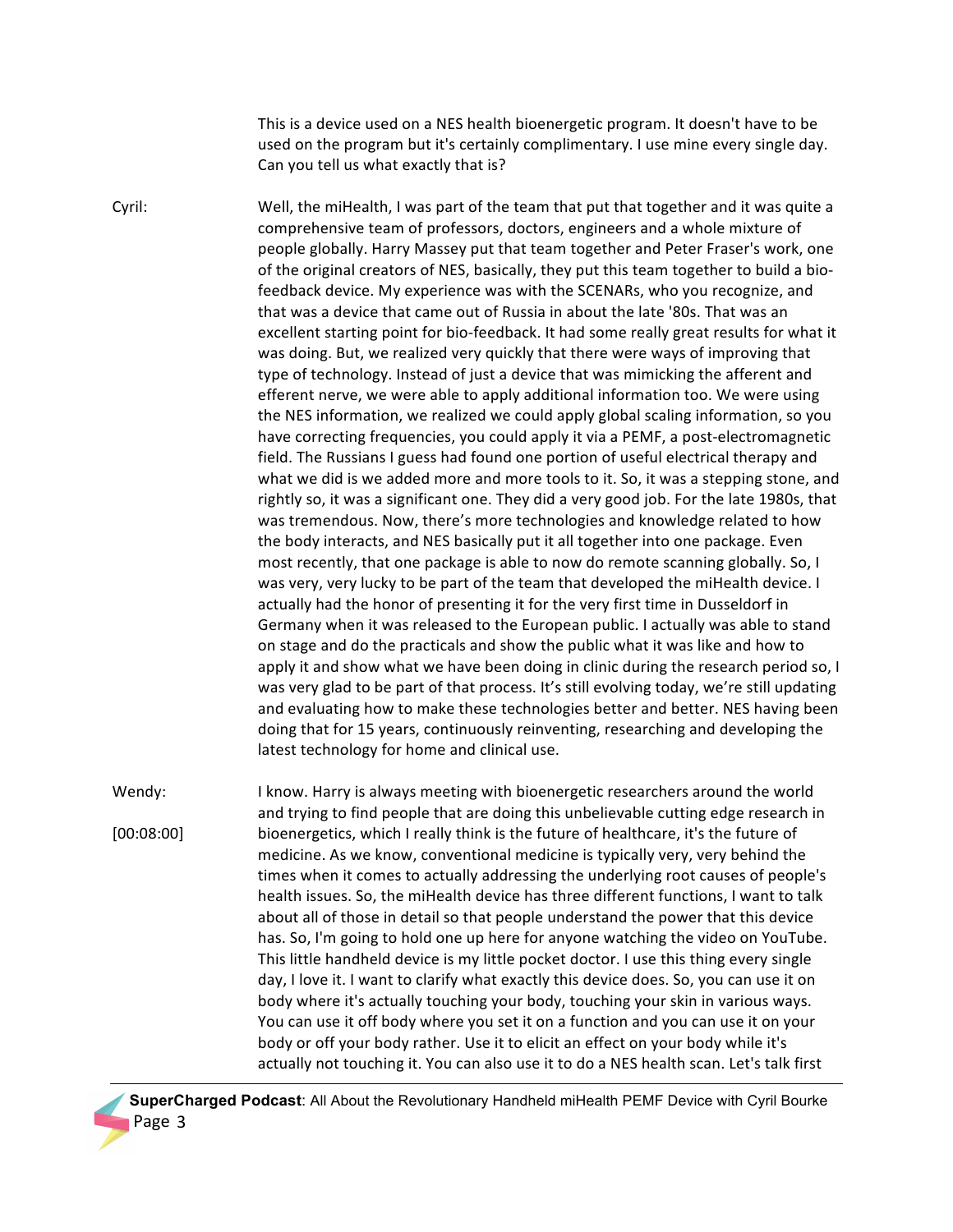about on body, or when it's actually touching your skin with these two little electrodes. What exactly is it doing?

Cyril: Well, the first thing it's doing is, it looks at the condition of the skin. It actually makes a reading and then it starts comparing that reading with everything around it. So, as you move the device, what happens is, it's looking for real time asymmetry. Symmetry is where two things are the same and then asymmetry is when one area is different. It literally is fast enough to recognize where dermatomes and other areas literally are giving us a different reaction on the surface. It's the electrical dynamics of the skin. They tend to always relate to an area where we can create a reaction, a response, a stimulation. You see high premier in the skin, which is like a pinking where the circulation picks up hormones in circulation are suddenly activated and the body is engaged in that area. It effectively puts that area of the body back on the maintenance list. Now, what's wonderful about that is, if I draw that down your spine for example, or put it above your abdominal and do a spiral or so, what happens is, very quickly, within seconds it latches onto areas of the body. You've probably found this Wendy, where it feels like a magnet. It feels like it's stuck straight to the body. Then, it'll ignore another area completely. That really rapidly escalates the amount of change you get. You're not wasting time anywhere that's not needed. It literally will tell you where to go. It'll stick to that area and allow you to stimulate that area. The bio-feedback is [00:11:00] basically monitoring the condition, artery of the skin, and then changing elements of an algorithm and then firing new information back into the body. So, what sort of information is it putting in? Well, we've got the frequency of which it's delivered, as in cycles per second and we have what we call global scaling. This is the first of the unique things about the miHealth device. It's not functioning on what is the traditional tends or bio-feedback settings. It's specifically set for global scaling. That was brought to us and we were educated by Milo Wolff and others related to how global scaling can support function, growth and deficiency of information transfer. That was originally worked out by the Russian military and then Milo Wolff joined the American Space Station and should I say, space agency work. Then, after about 10 years of being involved with America, he was able to start talking about what he'd been working with the Russians and global scanning was one of them. Peter Fraser and he spoke and shared understanding related to those. We ended up building it into the miHealth device. As far as I'm aware, there isn't any other device in the world using global scanning frequencies. So, that's one unique element. They provide efficiency points, where you get results where, you could be a very close frequency to it and not get the results. These were very, very precise frequencies that supported everything from cellular functions, to organs, to emotional states. So, these were the very exact frequencies that have been built into the miHealth device. That's only the delivery rate.

Wendy: Let me just clarify one thing. So, in the global scaling ways, what we're doing is delivering information to the body, like corrective information. A lot of people listening probably don't have any idea what any of this stuff is. Just simply put, the miHealth device, depending on what setting you put it on, there's about 200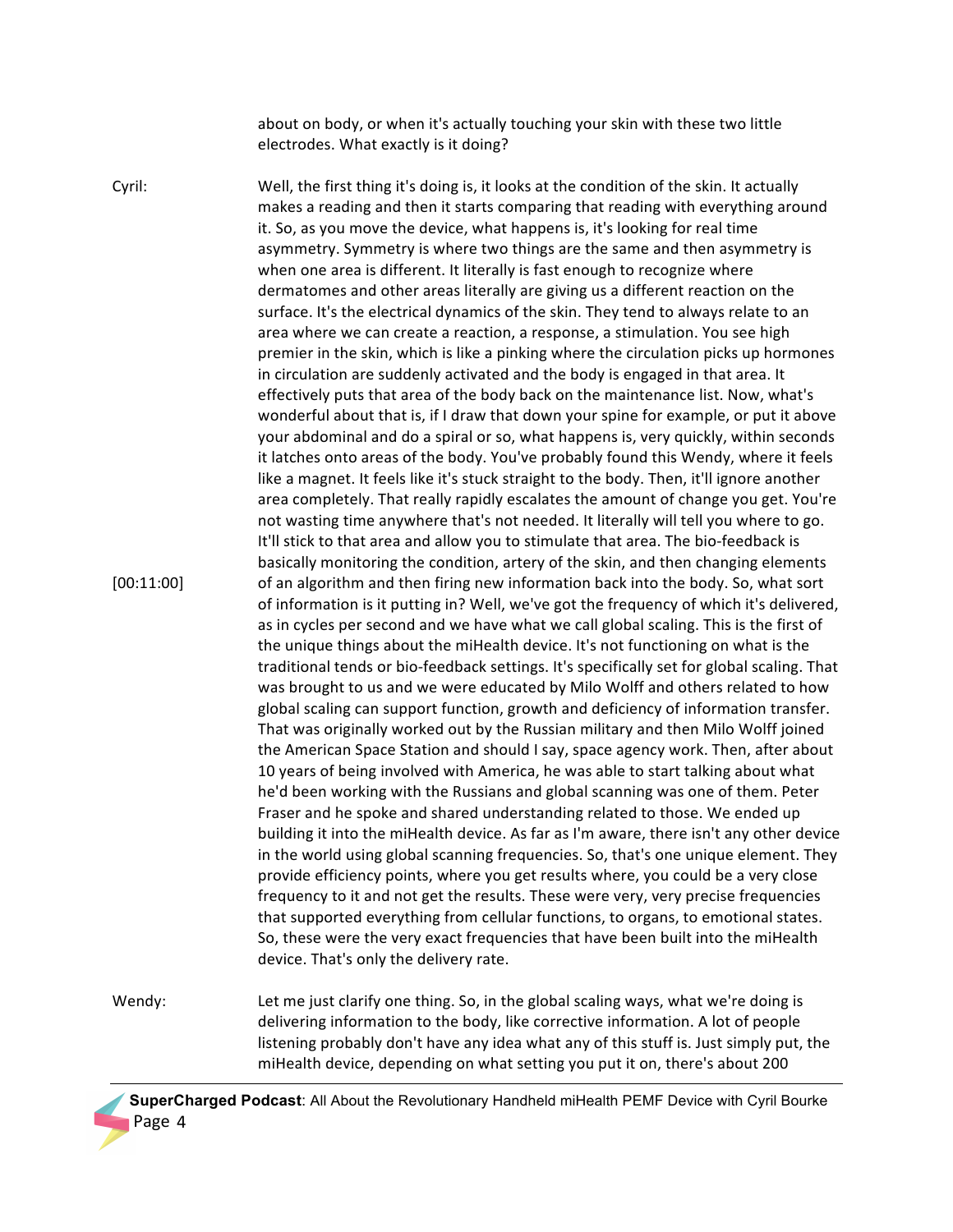different functions, it's delivering correct operating instructions to your body and it's doing that on energy waves, from these global scanner waves, correct?

Cyril: Yeah. We're writing information over the top of these very efficient frequencies. So, you've got the frequency that delivers this so to speak, to the body and then you have information that you've put upon that frequency, a little bit like music upon a radio station. The music in this case in Peter Fraser's body fluid information, where he specifically targeted and found patterns that supported natural function. Instead of providing, should we say poisons or toxins or agitation to the body, we're actually providing the exact information that's missing we do that because we do a scan. That takes us to what the miHealth can do plugged into our remote scanning or practitioner software. It can take an imprint of the body field, compare it to the patterns that Peter Fraser decoded, and then we're able to work out which ones are missing or need supporting. We can then re-imprint the body with it, one, by putting it on the body itself through the electrodes, and you feel a little tingle, but actually, it's quite nice. Actually, your information occasionally, when you've got discomfort, it'll actually go in, reset the body's functions, place Peter Fraser's patterns on that signal, and at the same time, it's delivering the bio-feedback, it's also producing a PEMF simultaneously. We can disengage the electrodes by pressing one of the touch screen buttons on the miHealth and then it becomes a pure PEMF. So, the PEMF is the field that's being developed by the device, and we can choose if we want just to have that element as well. So, we would maybe... I'll give you an example. If you wanted to treat let's say a large animal or a very nervous person or a child, sometimes, you might not want to apply the device directly onto the skin at that point. But, just being in proximity of the device, it's starting to interact with their body field and that, that's starting to provide corrective information. So, it gives much more flexibility for someone when they're in clinic or at home. They don't have to be on the body all the time, they can just place it on their desk or have it next to them. So, it gives great flexibility and it means you can treat anybody. You either touch them or you don't, the device is still making great head-ways with corrective information.

Wendy: You said the device is interacting with the human body field. Can you just explain that a little bit for anyone that may not be familiar with bioenergetics?

Cyril: [00:16:00] Certainly. Well, everything produces a field. Even a single electron in space vibrating, produces a field of energy going out in every direction, and we are obviously a whole cluster of information patterns. Peter Fraser did a field analysis working out what energy do we generate. We obviously have organs individually and we have eyes, organs and skin and bones, et cetera. They have individual fields. But, when we push them all together, we have a body field, a whole body, a composite. Now, Peter was able to read that pattern and deduce which elements are functioning within it's expected range within those radiated patterns. Others maybe have lower quality distortions, maybe even holes in those patterns and we were able to recognize those and then re-imprint them. Put that information back. So, the body field then has like a jigsaw puzzle. The missing pieces are placed back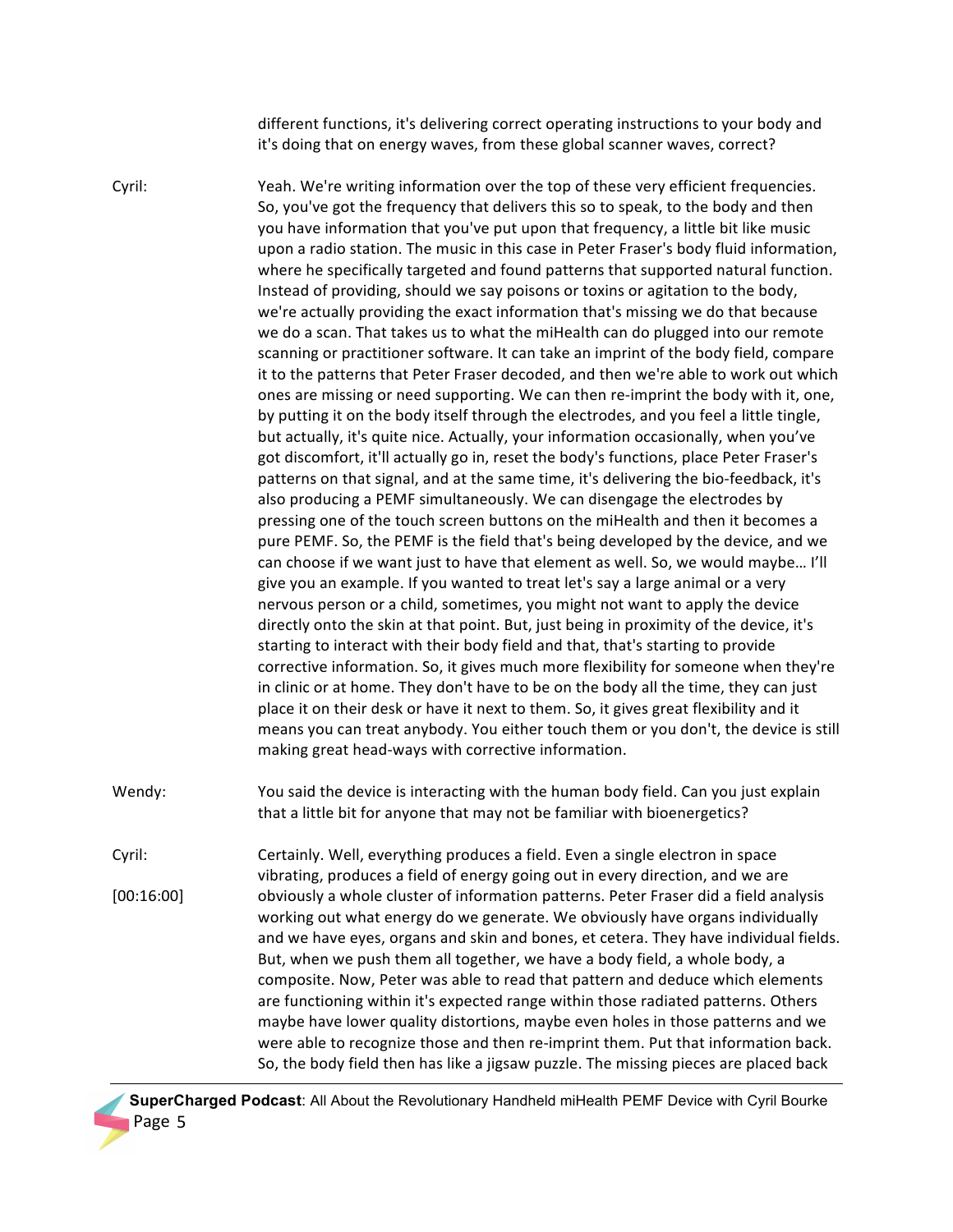and suddenly you've got the whole picture, and in our case, the whole body field. That allows the body to escalate its own recovery, its own repairs. So, it's using its own operating system.

- Wendy: That's the beauty of NES. It's that, NES bioenergetics is not treating the body so to speak. It's just getting these energetic blockages out of the way and identifying them and clearing them so that the body can heal itself. It's just so brilliant.
- Cyril: [00:18:00] It's remarkable. It really is remarkable. When you start any clinic, and I used it for eight years in clinic, it's astounding what sorts of things go on. It's non-invasive, it's non-threatening, it's very fast, to be honest, it's very low cost. It's an ideal tool. You can build a clinic entirely around the NES system or you can have it as an adjunct to anything else you're doing. Chiropractors, vets, GPs, MDs, as well as homeopaths and dietitians, sports exercise people, and massage therapists, the range of people who are using NES is phenomenal because they all, should we say, adapt the process for their own client base.
- Wendy: Yes. So, let's talk a little bit about how you used to use it. You used to have the Zap house for many, many years. Can we talk about that and some of the things you saw when you were using it in your clinic?
- Cyril: Oh gee! There are so many things that went on. Look, we were renowned, the Zap House was renowned for the speed of change because Zap to us, was actually fast energy transfer. That's what it was. For many people, Zap was maybe having a shock or something of this nature, but as soon as they got in the place, they realized what it was about. It was about rapid changes. You've seen me on stage in master classes, how we treat, very dynamic to the point go for it. Often we'll say, "Point to it, take your finger, point to the problem. Let's go for it, because you can't be as fast as that." The NES scanning system only takes 10 seconds or so. It's remarkably fast and with that, it applies an algorithm. So, we would bring a client in, have a chat with them about what they're asking for, what they think we can provide for them, whether it's pain relief or support with digestion or weight loss, or whatever their concern might be. We used to get patients with multiple sclerosis and all sorts of significant conditions. Now, we would apply the NES system to support their body field. We weren't treating disease specifically, we were actually treating everybody in the same process. We would scan them, which involved them placing their hand either on a miHealth or one of our professional scanners, and in 10 seconds, we've got an imprint of their body field, which then the computer looks at through the Pro-Vision software. Right in front of them, on the screen, they could see what's happening in each area. The areas we would look at would be like gross energy distortions, such as big field distortions, which are generally related to geopathic stress, living in air-conditioning and the WiFi world we live in and things of this nature. They all have an impact on how gross energies distort things with us. I'm talking about maybe polarity, where we're holding much stronger charges than we were intended and our body believes that might be an injury. So, it then puts you in a detox state and eventually, you get into exhaustion because you're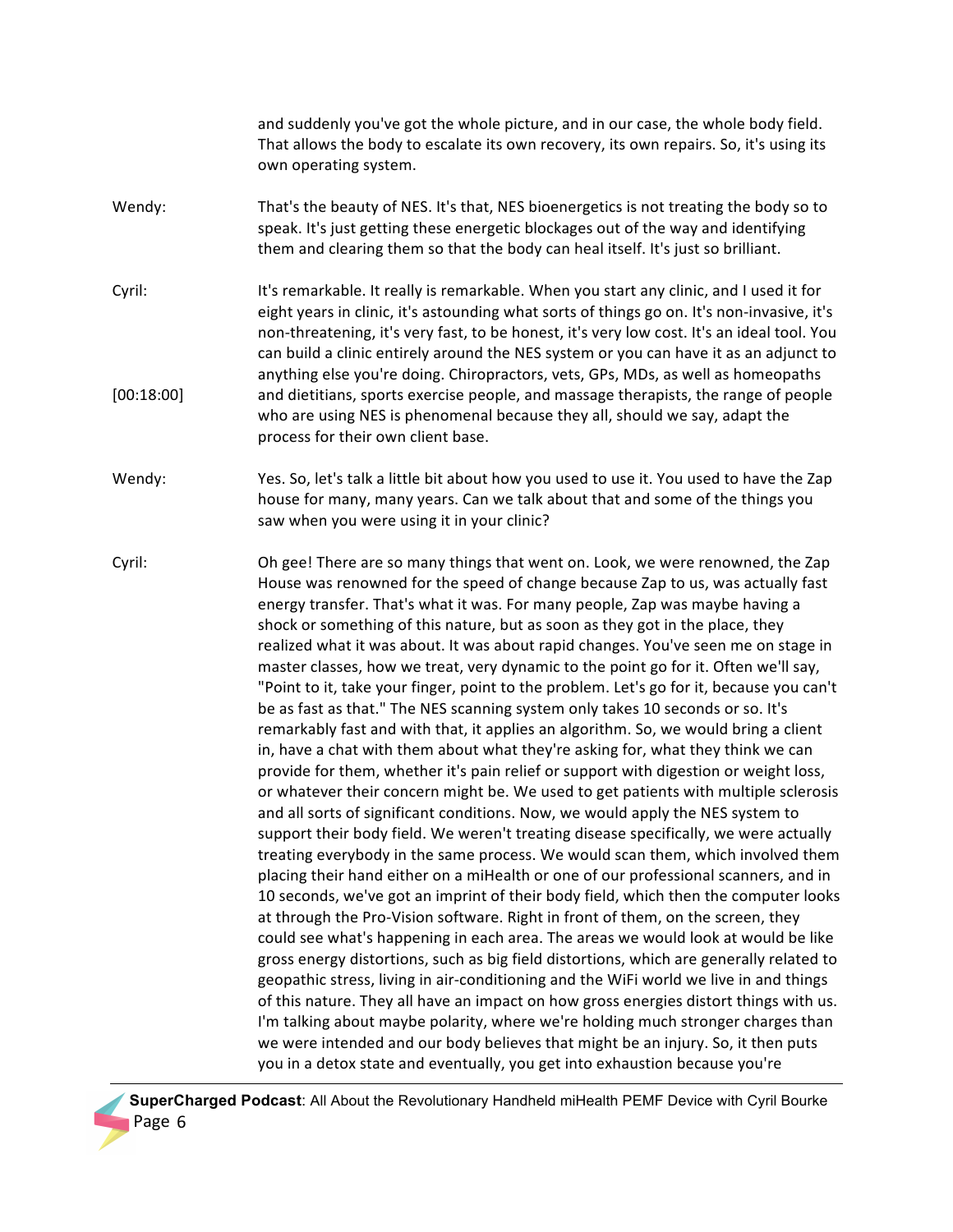continuously dealing with that high polarity state. So, grounding, it shows us grounding information. These are all indicators on the screen, instantly shown to the client. So, we can start talking to the about their lifestyle, whether they swim, whether they get in the sea, whether they ground themselves or if it's simpler to use the NES infoceutical to discharge some of those positive gross energies, huge energies. The, the next layer would look at things related to energetic drivers, which are embryonic stages. These are patterns designed to support the growth patterns that originally would have been from a cystoblast all the way through to a child being born et cetera. In an adult, those same energies are used to maintain our health throughout our life. So, we're able to recognize those embryonic steps and provide them as NES drivers. There again, infoceuticals that come in a little bottle, and straight away, we can recognize which ones are most suitable. Let's say you've got two areas, your heart and your lungs, and maybe they've got great energy individually. The next step is when you start running around and functioning during your day, are they connecting correctly? Are you getting more oxygen or more pumping when you demand it, when you start running up a hill? That coordination we refer to as integration, energetic integration. They run parallel with the concept of meridians. So, a meridian is see to be carrying energy from one place to another. Well, Peter actually found an awful lot more information in the body related to integrating energy. He put these into a whole section within the NES scan, good energetic integrators. Again, they're infoceuticals so it can be provided to a client. Then we had an area looking at pathogens, we call them energetic terrains. This is where maybe you start getting out of proportion with fungi for example and viruses and things that may influence organs to not function in the way they should be. So, we were able to see those in the scan and then we were able to help the body by recognizing those with infoceuticals again. There's another area called Energetic Stars, which, like a network, like a mini-internet in the body, which aren't running in the same manner as the meridians or as we refer to them, the integrators, they're still networking survival system in the body. So, Peter had found many categories of energetic terrain on different, should we say, volumes and qualities in the body. We were able to re-apply those. His crowning jewel really I believe were probably the brain holograms, one of the final works that he was involved in, where he was able to look at shock conflicts. Where, someone has an event occur in their life, whether it's as a child or an adult or anywhere in between. We see those in the brain having an impact and effectively interrupting brain relay, so to speak, energetic pathways that eventually lead to chronic conditions and disease. Well, instead of treating the disease waiting for that to occur, NES is able to actually see where the blockages are in the brain and start supporting the relief and removal of those blockages with the infoceuticals. Then suddenly, you get huge changes in emotional state and how people present themselves, how they think about things, and their levels of stress change. We basically support them through to a beautiful state of recovery instead of waiting for them to become ill and then deal with symptoms. The brain holograms are remarkable and I've used them with veterans and people who have suffered violent crimes, people who have come out of the penitentiaries who have had diabolical experiences within those systems. Often, they're incapable of describing what's

 **SuperCharged Podcast**: All About the Revolutionary Handheld miHealth PEMF Device with Cyril Bourke Page 7

[00:23:30]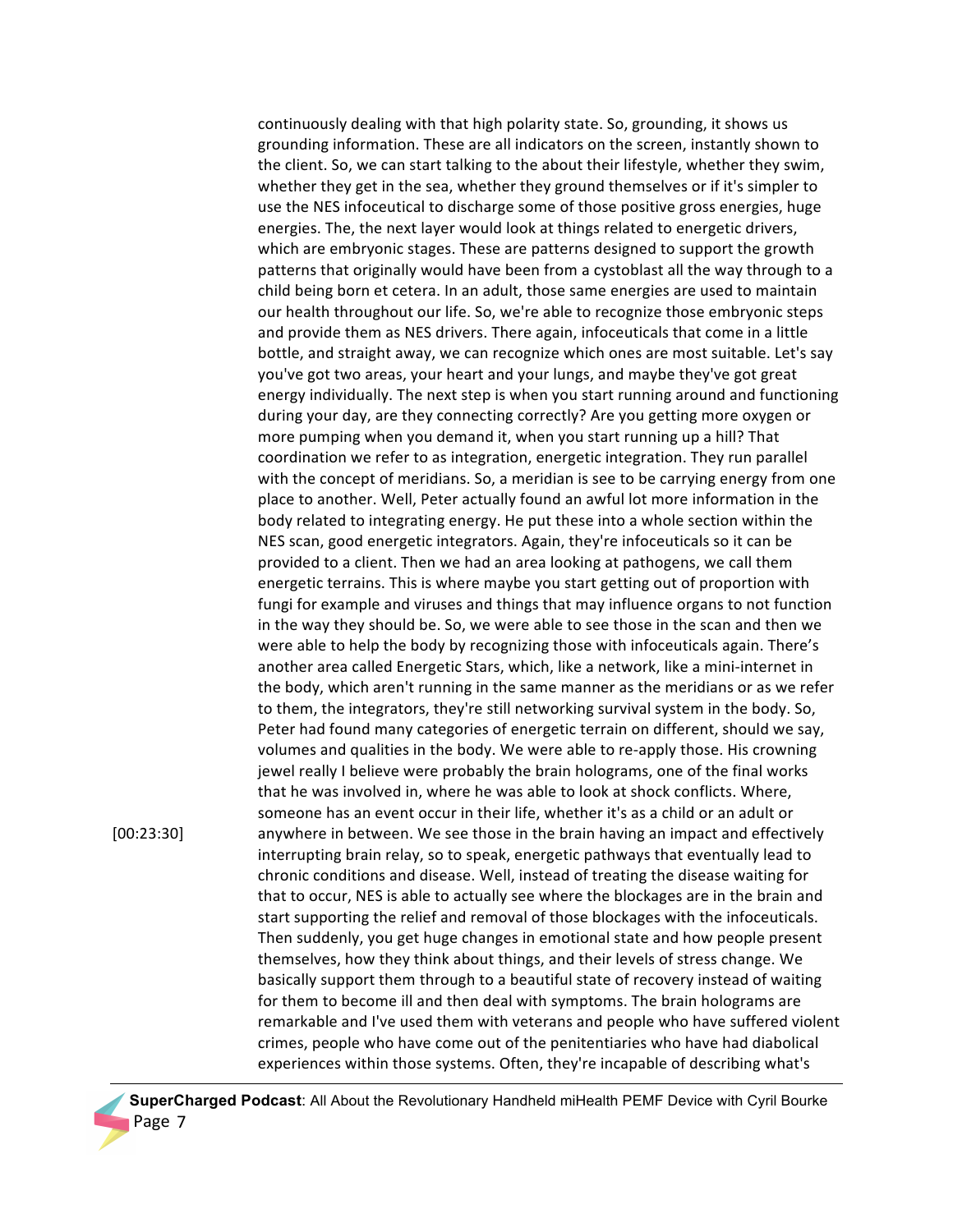happened, particularly some of the rape victims, et cetera. Where, they've been not willing to discuss and they haven't settled down to how they'll handle that in their lives. With the scanning system, we don't have to ask them what's happened, they don't have to divulge anything. We can just ask them to relax, have a think about the things they want to change or remove or deal with and then we get them to put their hand on the miHealth scanner and within 10 seconds, we've got a body field and that body field pattern, we can relate to the infoceuticals and start using the priority system to decide how we're going to support them. Over the space of several weeks, they'll see changes in these energy disturbances using the infoceuticals. So, the scan interacting with the miHealth from deciding infoceutical usage and from the first page of the scan, we can directly imprint body fluid information with the miHealth as well.

- Wendy: That's why I absolutely love the NES Health system. For me personally, I felt like miHealth was in place. I'd been working for years and years and years on my health, my diet, exercise and segmentation and rest and I had reached all miHealth goals health-wise, physically wise, but mentally, I just wasn't there. I had been divorced recently, maybe a year before finding NES and I wasn't dealing with stress very well. I was having some issues with sleep and I just felt frustrated and angry in time, just dealing with life. I didn't really know how to go about addressing it because I'd had all these years of talk therapy and I just didn't want to go back there. I felt like I had been there and done that. NES helped me go from here to [00:26:30] here. It helped me just go over that hurdle mentally and deal with a lot of mental stuff I had with such little effort, just following the protocols, doing the miHealth and taking the infoceuticals. It was really remarkable.
- Cyril: Yeah, it is. As soon as someone starts using the infoceuticals, when someone's inquiring, they often say, "Well, I want to test them for myself. I want to see they work and all this." That's absolutely fine, I absolutely encourage that. Then, days later, people say, "Oh my God! They changed my life. They've done this, they've done this, I'm feeling all this energy, I'm feeling this change." You suddenly go from someone inquiring, skeptical, not really sure, to "Holy Ghost! This has really changed my life." That's the most common thing people come back with, and we quite enjoy that process of exploration for them.
- Wendy: Yeah, and so, when you deal with the scan, you start with the NES health scan and then on that scan you see the ER. So, they're called the Energetic Rejuvenators. When you're looking at the miHealth, there's about 70 ERs in the miHealth. So, tell us what those are exactly and the 70 different ERs and how they elicit change in the body.
- Cyril: Well, if I went down the whole list, we'd be here all day.

Wendy: No, just general.

Cyril: Effectively, what's happened is, we've been able to put together composites. So,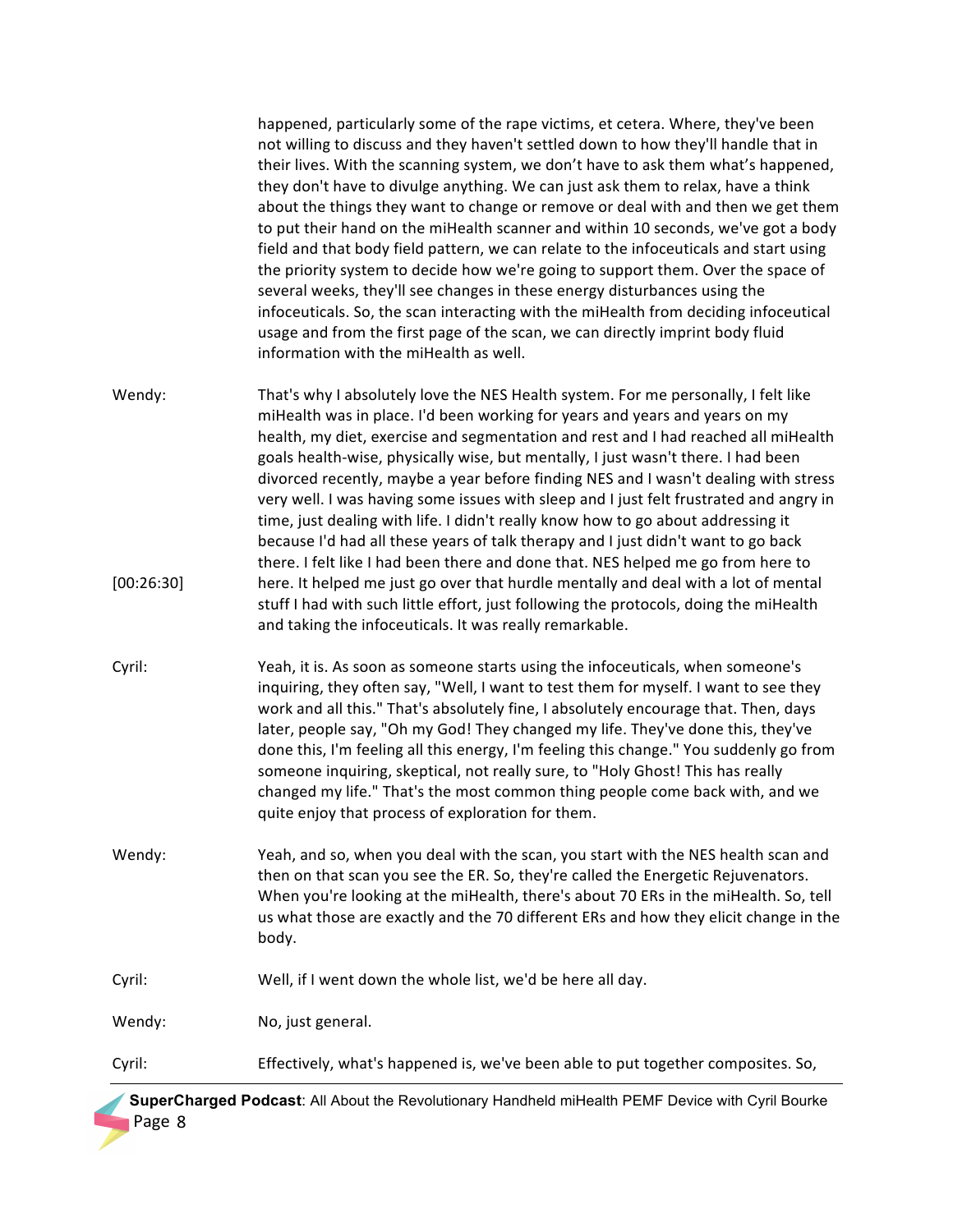they've all got numbers and the reason they've got numbers is because we had to give them a code because a single word didn't actually successfully encompass what really each function was. We've put them on the menu so they've got one area word so to speak, like heart, lung, foot, ankle, knee, et cetera, which might be the physical location. But in fact, within them, some of them have got one, some have got two, some of them have got three integrators, that's information patterns running and operating like a meridian. So, they've got pattern information, opening up areas related to that physical tissue area, some of them have got brain holograms in there, so, the brain elements that interact with that physical tissue, some of them have got several brain holograms and several integrators in there. What's happened is, we've stacked information on top of each other and we operate in what we call procession. So, your field frequency changes. It might go from a low frequency to a medium frequency to a high frequency. That'll be stepping from one global scaling frequency to the other, to be as efficient as possible in delivering the information. Then, each one individually will have its own special patterns for maybe the area of the body were targeting that's come from the scan as well as the integrators linking them together, as well maybe brain hologram information. Each one is a masterpiece of informational layering within the device. You can apply, as I said, directly on the body with the electrodes or we can have it radiating from a pattern if it's just on the desk in front of you or in your pocket for example. In fact, a really good example of the off body is one of our international riders, who does event riding. So, he does show jumping, crosscountry and dressage literally at top level. He's obviously nervous and anxious sometimes before going in the arena even though he's a full-time professional. So, to calm himself, he'll run the miHealth and he'll put it in is pocket. So, he'll calm but the horse responds to it too. So, the two of them will calm down. So, on a three day event for example, a horse may be health leather, running across the countryside, jumping huge house size jumps and speeding through the countryside and really having a full excitement and I guess locking the animal into parasympathetic, where it's fleeing almost. It's running through its natural cycle of running and jumping, and achieving huge cross-country events. Now, for that same animal to be calmed down so much the following day to do dressage, where it would literally step individual steps in a perfect pattern for its marking, it involves a completely different emotional set for that animal and the rider. So, within that discipline, literally, they're able to calm the animals down and monitor the type of stresses that are going on, get the most perfect relaxed state, allowing the animal to concentrate and not be distracted by audiences and things like this. The rider also goes through that same process. We've got riders who are scanning the animal, with the Animal WellNES System. So, we've got two software groups. We've got the animal system and you've got the human system. So, the rider and the animal are scanned together and then they load patterns into the device so that they're supporting both simultaneously during the event. This is leading edge. It doesn't exist anywhere else, where this type of technology is being used in a totally noninvasive way. One of the YouTube [videos] that you may have seen is me treating a bull in Michigan.

[00:32:00]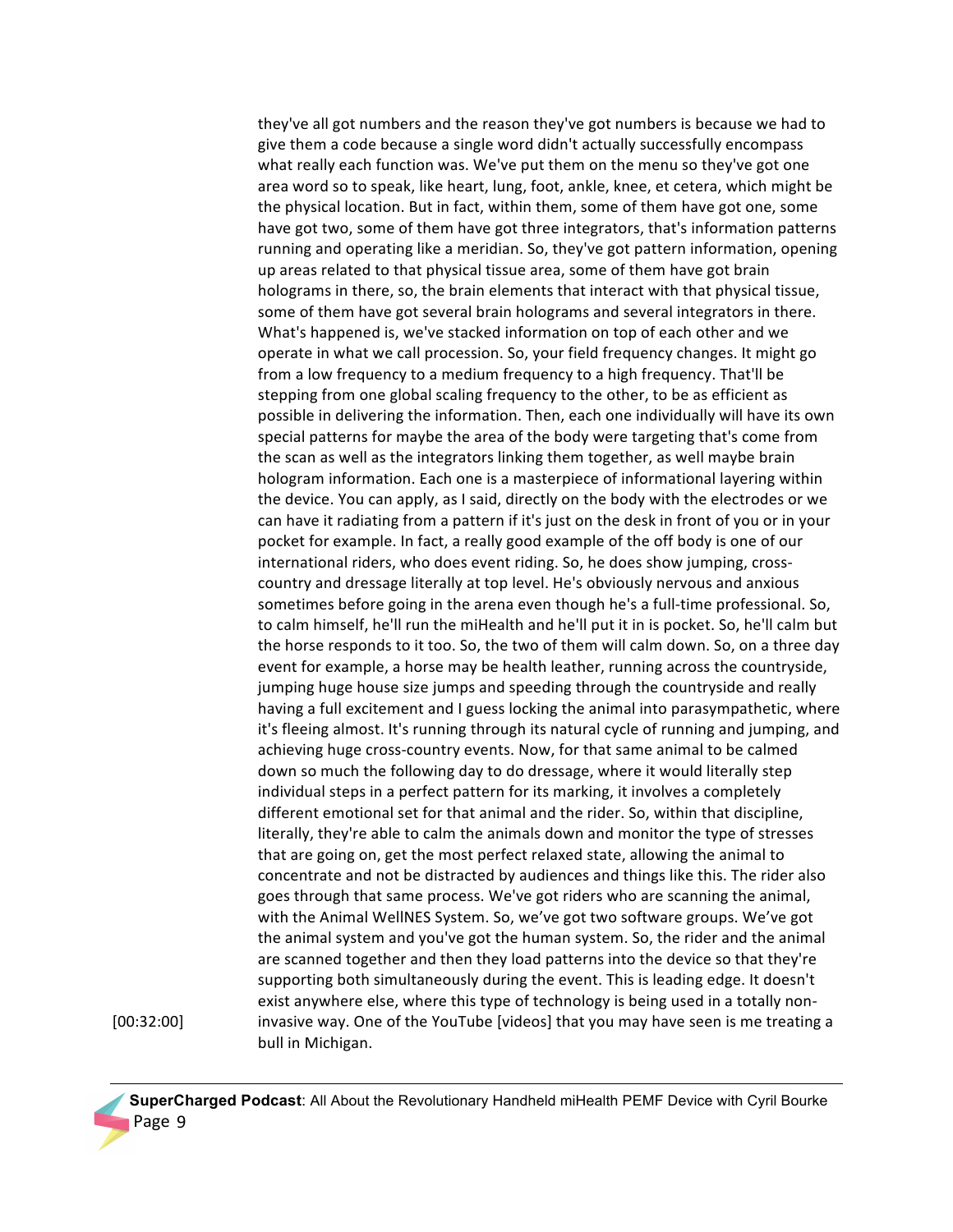Wendy: I have seen that one.

- Cyril: I get so much mail and so much comments about it because in real time, it's easy to find it. It's just on YouTube and it's called Calming a Bull with miHealth, that's M-I health. You'll see a 5,000 pound bull, it's about seven feet to its head, in fact, its over seven feet and it had a reputation for really hurting vets and wrecking things for the farmers.
- Wendy: But didn't it break one of the vets collar bones? Was it, it kicked them?
- Cyril: It's the cheek bone and his collar bone, yes. So, they flew me to Chicago and they drove me across three states to get me to this bull. Around a minute, you see the animal go from swinging its head like a steam hammer trying to kill me effectively, it would have, to a minute later, I've got my hands behind his ears and its muzzle is in my hand, it's drooling, its relaxed, its so calm, and the farmers were just knocked away. They just couldn't believe that it could calm down. It was as if we had shot it with a tranquilizer. What we've done is, take the stress out of the animal, make it much safer for anybody to handle it, much better for the animal and we were trying to work with it for a sperm mobility, actually for breeding stock. So, to start looking at how we can improve its body field patterns and to get better mobility for perm, et cetera, for straws to be sent overseas for breeding. So, there was a structured plan in place. We were able to do that because the miHealth was such a non-invasive and immediate change for the animal, which is a fantastic tool to work with.
- Wendy: When I was at the training with you, part of our training was that you guys had brought in this animal zoo, so that we could see how to work with the animals. I love this because I used miHealth, the NES health program and my miHealth on my dogs. Both my dogs, one of them was really quite sick and the other one had a swollen saliva gland that the vet to do surgery on and remove. I was able to resolve all my health issues for my own pets and save thousands of dollars in pet bills as a result and help them to feel better. So, when we were doing the training in Memphis, there was a llama. You used the miHealth on one of the llamas and you put it on, I don't know what setting you had, maybe chill or something, and the llama just melted. It started to lay down on the ground. Within 30 seconds, it got really relaxed, and it's just a beautiful thing to see, how quickly the miHealth device elicits a response in human and animals.
- Cyril: It is. In fact, in that case, that Ilama was surrounded by maybe 30 or 40 people and it still just went, "Ah! I just want to lie down now," which was wonderful. But, we had bulls, we had a llama, we had a zebra, the first time I treated a zebra there, so many different animals. They all had the same response to some degree or other, even the chicken and everybody else, everything we had there just responded beautifully.

Wendy: I missed you treating the chicken. I know there were rabbits, there's every kind of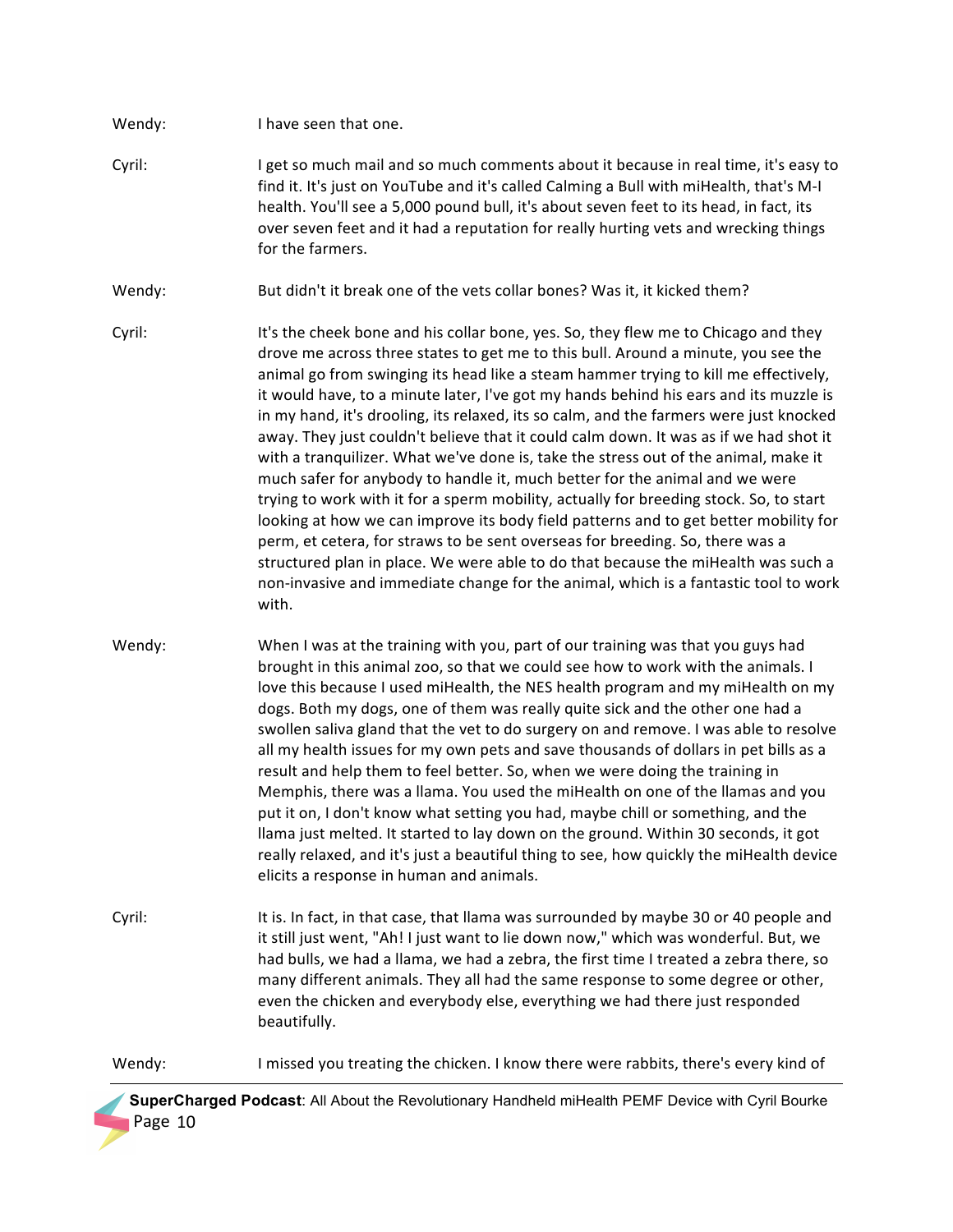animal there that you can conceivably treat with the miHealth and with NES health.

- Cyril: With the off body settings, yes you can. We've done experiments here with laying and things of this nature where we put infoceuticals into their water. We recently had some keets, which are guinea fowl, juvenile guinea fowls. They're normally very, very flighty. They're a game bird, which means they'll do the very best to run away, jump in a tree, hide. They're not like chickens where they can come up and they want to interact with you. The keets are very much just run and hide straight away. Innately, that's what they are. We've been able to change some of their behavior so they're not as flighty, not as likely to hurt themselves, so, going in and out of pens. They're actually free every day. We open the door in the morning and they all go off and then they come back again, which is quite remarkable for a game bird.
- Wendy: They want their miHealth treatments.
- Cyril: Well, they're certainly getting some reaction from it. So, it does make things easier from that point of view. We don't know the limits of the technology. What we do know is that it harmonizes function, it harmonizes stress, which are the first things you need to start getting recovery. Because, the device isn't healing you, the device is allowing you to heal yourself. That's vital to realize. So, virtually anything can be supported with this technology, because we are not treating anything. We are supporting the body's natural function and the body then gets on with its own recovery, which means, you can apply it to anything and see changes in anything. It's all controlled by the body itself, which is wonderful.
- Wendy: Let's go on to some of the functions that miHealth does that you can use when you use one at home. I'm just going to demonstrate a [inaudible  $00:37:31$ ] that people watch in the videos. So, I have it on the retina setting. This came up in my last scan, it's an ER setting, it's ER 53. My retina keeps coming up for some reason, consistently on my scans, probably because I'm blind as a bat. So, I just put on the retina setting and I'm just waving it around my eyes for two minutes. That's all you do, that's like a treatment that you do. So, talk to us a little about that.
- Cyril: The retina setting isn't just for the retina. What's happening is, it's linking together some of the knowledge related to meridians, pathways, et cetera. Within the scan, we can see how the liver is supporting the eye. So, it's actually using the pathways of the liver meridian. It's also treating the eye locally, it's also treating the liver locally. So, it's doing a whole series of things. Where I mentioned about composites, where there are layers of information in the device, that's what we're getting benefit out of, layering it for targeted support. The reason you would have chosen that is because, the scan is actually showing that's the area that you're going to get most benefit to support. If it just said liver, then you'd be probably working across your side and working on the liver area of it. So, we're relying on the scan to give you the best direction to use the device. As you say, that comes up on ERs. In this case, you're treating off body, but you could use the reciprocals as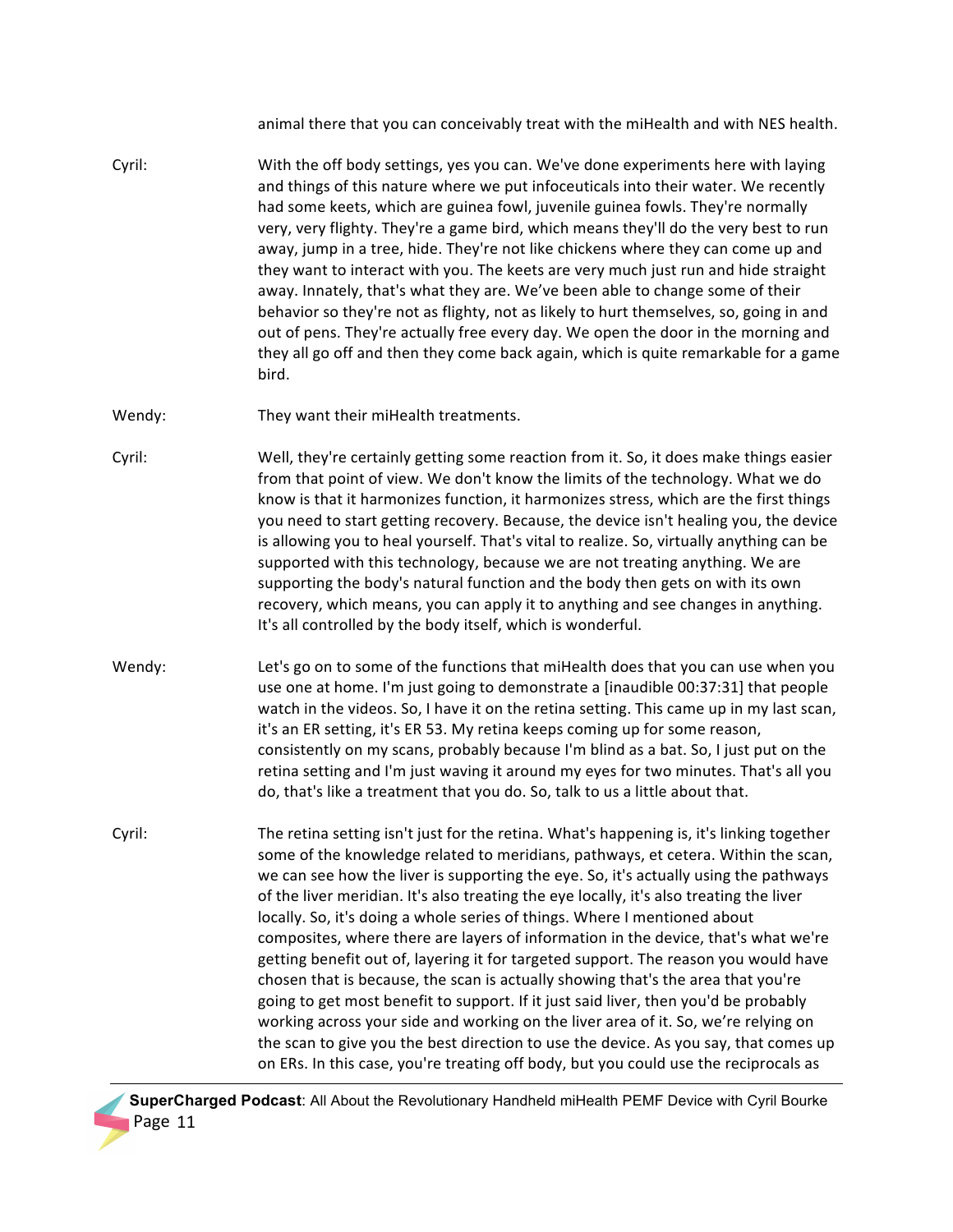well, as in the reciprocal to your head and face might be your chest or your abdominal. If you think of them as cavities, you've got the cranial, the thoracic and the abdominal cavity. So, if you were to treat the abdominal cavity for example, you're going to get a response in this area here as well. It's an extensional reflexology. I've had so many wonderful results in clinic, where we just treated the hand of the patient-

Wendy: Or the feet.

Cyril: Or the feet, yeah. We didn't need to even run to the area they were pointing at because it just had the great result. In fact, most recently, I did demonstration in a pet shop, where the owner of the pet shop had a headache, et cetera. Before putting the device anywhere on someone, I always tend to take them by the hand and put the device in their hand and just rub their hands so they get a sensation of it. I say in training, this is so that they get familiar with the sensation. But if you treat a hand and there's something they're uncomfortable with, they can close their hand or they can move the hand away. That means they're in charge so to speak and we're not superimposing it. Now, I do that to make them comfortable before maybe putting it on the back of their neck or somewhere like this. With this lady, I just treated her hand and I was only there maybe 20 seconds and she jumped up out of the chair. She swore at me in surprise and she said, "My headache's gone. How did you do that? It was too much. It was too incredible. How did it happen?" What really she was seeing was, we had treated the reflex in her hand, the device immediately stuck around the base of the thumb area and released her shoulders and neck, and the headache went away. She was so surprised it only took a few seconds. She was thinking she'd have to treat the head and try and help it progress bit by bit because she'd had it for quite a while. But no, it was so fast. She was in surprise and she jumped up and really was shocked at how quickly it changed things. So, we're using just a simple treatment on the hand because the whole body field is like a holographic approach, it's the same information all over the body. That's why, with the scanning system, we can put it on the hand or we could put it on a child's abdominal, you can put it virtually anywhere on the body and it'll see the same pattern and then analyze it for treatment.

Wendy: [00:42:00] I had a really interesting experience like that as well where I had developed a cold and I was pretty much, that feeling you get when you're going to get sick. I'd been sick for most of the afternoon and I'm like, "Here we go, I'm going to get a cold in the next couple of days." My nose was running also very profusely. I put it on CFI, which is Cold Flu Immunity, and just one of the immune settings on the miHealth, and I put it on my feet. I was actually doing a training with Debbie Hart, who's a master trainer. She told me to put it underneath my feet, to work on these reflexology points, this hologram that's on the bottom of my feet that's reflective of our meridians in our body. So, I put it on my feet. Within 20 minutes, my cold was completely gone and my nose had stopped running. I've heard this story, over, and over, and over. Can you explain that phenomenon?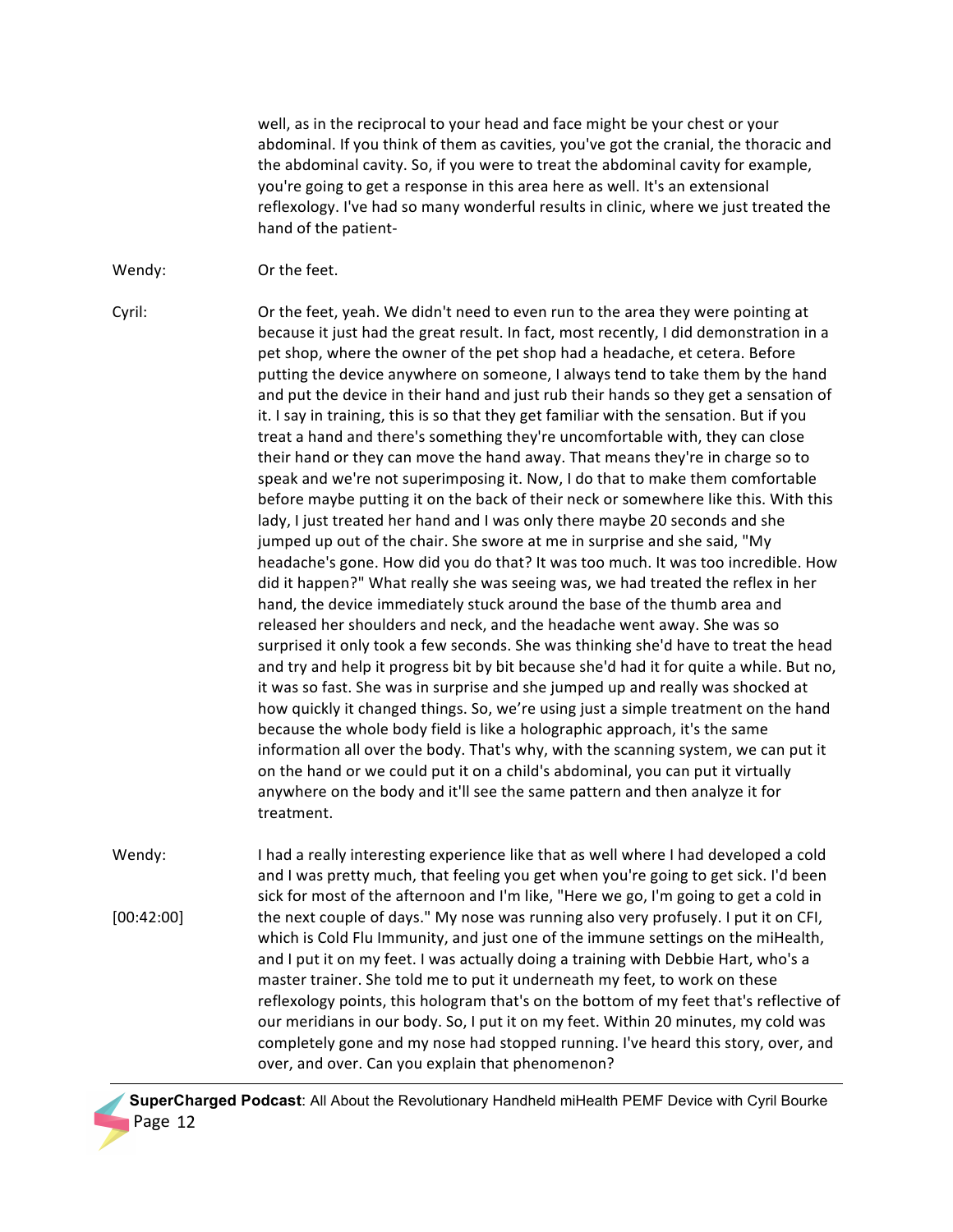| Cyril:        | Well, you're conscious of the type of symptoms that were coming up, et cetera.<br>Ordinarily, we tend to have a fairly slow process of sleeping longer, feeling tired<br>and maybe feeling like we've got low energy for the next day or so, or two days,<br>where drainage occurs and the body is putting energy into sinuses and mucus and<br>things of this nature. We're accustomed to going through that cycle. With the<br>miHealth device, basically, it was escalating that process. So, it was done in a few<br>hours instead of a few days. Sometimes a cold that might go on for several weeks<br>can be brought down to a couple of days the miHealth device. So, it speeds the<br>whole process up. We're supporting the body to work out what it wants to do, then<br>fulfill that process as quick as possible. We haven't hidden the cycle, we haven't<br>hidden the process, we haven't used a drug to prevent that process. We've actually<br>the body to do it as fast as it could. It rest everything, it was happy with the results,<br>so, we didn't perpetuate the problem and it finished its drainage as quick as it<br>wanted to and it was done. So, that's effectively how we see it. We're not hiding<br>those processes, we're actually forcing the body to get on with it as quick as<br>possible. That's where that makes it very convenient for lifestyle events. |
|---------------|----------------------------------------------------------------------------------------------------------------------------------------------------------------------------------------------------------------------------------------------------------------------------------------------------------------------------------------------------------------------------------------------------------------------------------------------------------------------------------------------------------------------------------------------------------------------------------------------------------------------------------------------------------------------------------------------------------------------------------------------------------------------------------------------------------------------------------------------------------------------------------------------------------------------------------------------------------------------------------------------------------------------------------------------------------------------------------------------------------------------------------------------------------------------------------------------------------------------------------------------------------------------------------------------------------------------------------------------------------------------------------------------------|
| Wendy:        | There's also a folder on the miHealth called Mind. There's different settings in here<br>and one's called ESR Emotional Stress Release, inner peace and mental clarity,<br>sleep, liberator for trauma, help release trauma, chill and love. I use these settings<br>constantly and can you talk a little bit, maybe say about ESR and what that does?                                                                                                                                                                                                                                                                                                                                                                                                                                                                                                                                                                                                                                                                                                                                                                                                                                                                                                                                                                                                                                             |
| Cyril Bourke: | Absolutely. The principle of working with the mind, and it's been recognized for<br>centuries, in fact, the Austrian doctor Herring 1800-1880, he made up a series of<br>things called Herrings Laws of Cure. One of them the primary one was that the<br>body heals from the mind, the emotions, the inner most organs. So, if you want to<br>change the stress in an organ, you've actually got to literally try and address the<br>emotion that's being driven and that's normally charged from the mind. That mind<br>folder is very helpful for supporting recovery very fast.                                                                                                                                                                                                                                                                                                                                                                                                                                                                                                                                                                                                                                                                                                                                                                                                                |
| [00:45:30]    | We tend to look at it maybe in three different layers. Now, ESR is an acronym for<br>Emotional Stress Relief. When we're in superficial stress, let's say you've come to<br>visit the clinic, you didn't know which way to go, you're on the wrong side of the<br>road, you've just driven over the flower bed and now you've parked and you feel<br>like, "Oh gosh! What have I just done?" You've got superficial stress. You may have<br>arrived late because you didn't know your way to the clinic, for example. Now,<br>they're all superficial. You know you're stressed, you know what's happening and<br>very soon, you'll forget about it and you'll calm down again. What's happening in<br>your body? That simple emotional event causes the digestive tract to start changing<br>function as if you're going into a fight or flight. You're in an anxious state. Is<br>somebody going to come out and complain about the fact that you drove on the<br>pavement or on the flowers or is somebody going to question your timing or<br>whatever? You've got this level of anxiety but, it's superficial. It reacts with the gut.<br>Now, we're only designed to ever go into that state for maybe 15 minutes. Nature<br>only wanted you to have a tiger full out of the tree and then you either pounce on                                                                              |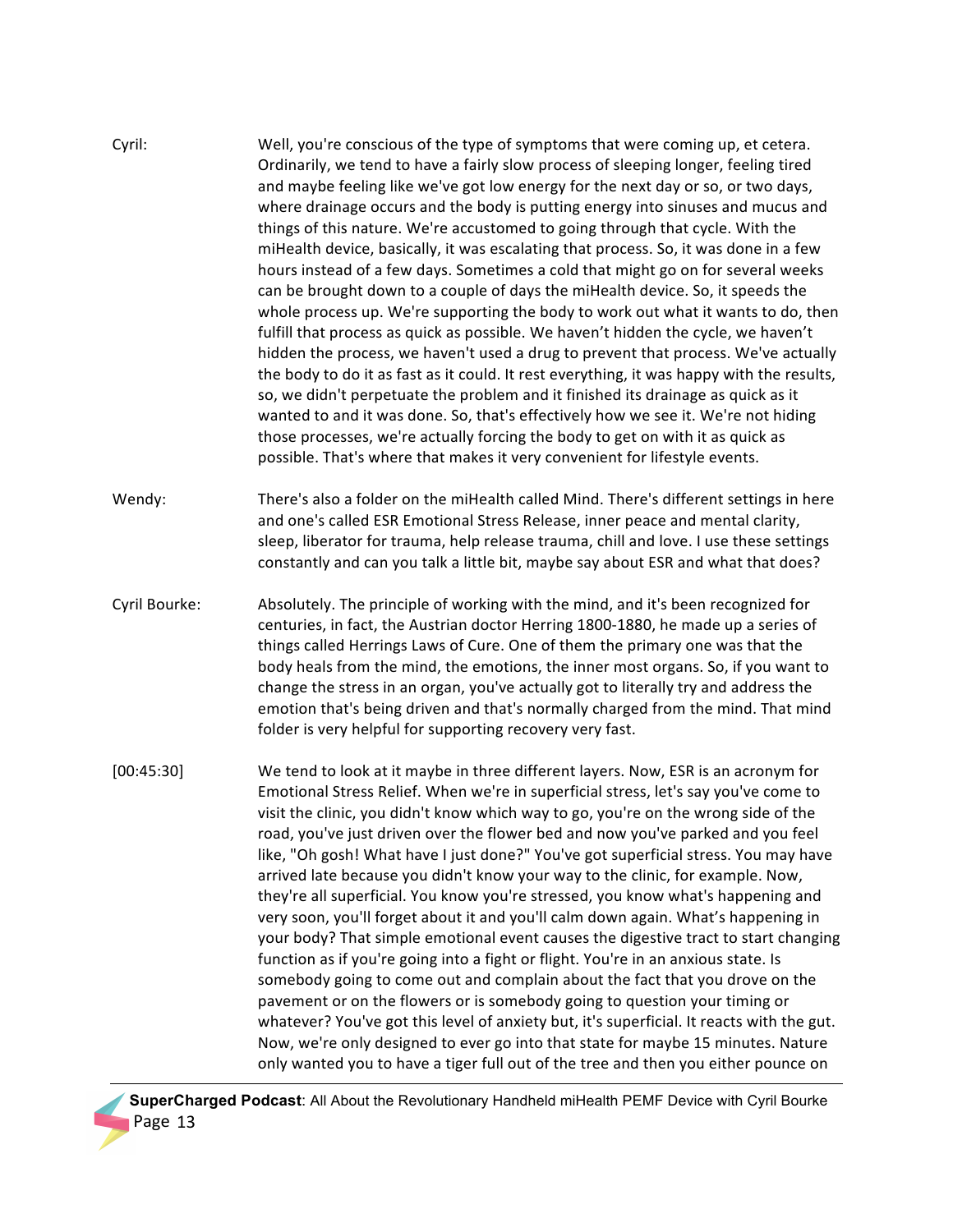|            | the tiger or the tiger pounces on you. Whatever it is, 15 minutes and it's all over,<br>it's finished. Now, we live our lives like that, where the alarm clock goes off, we<br>check our emails, we're in the traffic, we want to get to work, we've got a meeting,<br>we've constantly got tigers falling all around us. So, we don't just get a 15 minutes<br>again, we actually get a whole day, in fact, a whole week or a whole month or a<br>whole year of tigers, and we don't go back into the resting cycle. So, the<br>infoceutical for ESR actually tries to bring it back into a resting state within the<br>digestive tract. So, the ESR is actually supporting the superficial stress that normally<br>interrupts with our digestive tract and that's that purpose.                                                                                                                                                                                                                                                                                                                                                                                                                                                                                                                                                                                                                                                                                                                                                                                                                                                                                                                                                                                                                                                                                                                                                                                                                                                                                                                                                                                                                                                                                                                           |
|------------|-------------------------------------------------------------------------------------------------------------------------------------------------------------------------------------------------------------------------------------------------------------------------------------------------------------------------------------------------------------------------------------------------------------------------------------------------------------------------------------------------------------------------------------------------------------------------------------------------------------------------------------------------------------------------------------------------------------------------------------------------------------------------------------------------------------------------------------------------------------------------------------------------------------------------------------------------------------------------------------------------------------------------------------------------------------------------------------------------------------------------------------------------------------------------------------------------------------------------------------------------------------------------------------------------------------------------------------------------------------------------------------------------------------------------------------------------------------------------------------------------------------------------------------------------------------------------------------------------------------------------------------------------------------------------------------------------------------------------------------------------------------------------------------------------------------------------------------------------------------------------------------------------------------------------------------------------------------------------------------------------------------------------------------------------------------------------------------------------------------------------------------------------------------------------------------------------------------------------------------------------------------------------------------------------------------|
|            | Now, the next level of stress is the chill infoceutical. That one is looking at not cold<br>and flu, we don't mean chill in that manner. We actually mean about cool, chill,<br>relax, et cetera.                                                                                                                                                                                                                                                                                                                                                                                                                                                                                                                                                                                                                                                                                                                                                                                                                                                                                                                                                                                                                                                                                                                                                                                                                                                                                                                                                                                                                                                                                                                                                                                                                                                                                                                                                                                                                                                                                                                                                                                                                                                                                                           |
| Wendy:     | That one keeps coming up for me. I have no idea why but the chill setting is coming<br>up for me, maybe because I need to chill out and relax.                                                                                                                                                                                                                                                                                                                                                                                                                                                                                                                                                                                                                                                                                                                                                                                                                                                                                                                                                                                                                                                                                                                                                                                                                                                                                                                                                                                                                                                                                                                                                                                                                                                                                                                                                                                                                                                                                                                                                                                                                                                                                                                                                              |
| Cyril:     | Maybe you're not relaxing and chilling enough. It's most common, and don't take<br>this personally, but it normally comes with addictive behaviors. What happens is,<br>you may come out of superficial stress but actually build up a more permanent set<br>of stresses, habit related. Where, you want to get here, you want to do that, you've<br>got to do this. Eventually, you create a stress level in all the organs related to<br>getting something done. Long term, it can distort the function of organs so that<br>people become addicted effectively. They become addicted to the adrenaline, they<br>get addicted to the side effects of distorting that organ function. Some of it might<br>be smoking, some of it might be trying to get more endorphins, gambling, sex<br>addicts, adrenaline junkies. There are people who want to get out there and do it.<br>So, your drive that you're constantly applying to what you do, could be you feeding<br>off, like distorting an organ energy through that. Maybe that's why it's saying,<br>"Come on, just chill, just relax because long-term, that's going to be much better<br>for you." So, that's the chill infoceuticals and it's both in the miHealth device, that<br>people can have at miHealth and turn it on, and they can have it in a liquid form in<br>the infoceuticals. In fact, chill I believe is one of the feel good infoceuticals, which<br>can be provided to people just easily across practitioners counter. So, a very, very<br>effective one. Of course, whenever you're calming an organ down, sometime you<br>might sense some of the energies that have been involved in that organ, keeping it<br>activated. So, sometimes people sense some of the events or arguments or<br>situations that may have brought it into a stressed state. They often recognize that<br>on the way of relaxing as well. It comes out of the body almost like a mist of energy<br>and understanding. So, it's worth recognizing that. So, you've got two levels there.<br>You've got superficial and then you've got much deeper, and you've got the<br>liberator, which is there to help the brain holograms. So, you've got four brain<br>holograms, their infoceuticals with specific functions within the brain and then you |
| [00:50:30] | can combine their usage with the liberator to really detox the mind of things that<br>have been ingrained into it long term. These often are what our parents taught us,<br>our school teachers, events that might have happened, bullying in the classroom,                                                                                                                                                                                                                                                                                                                                                                                                                                                                                                                                                                                                                                                                                                                                                                                                                                                                                                                                                                                                                                                                                                                                                                                                                                                                                                                                                                                                                                                                                                                                                                                                                                                                                                                                                                                                                                                                                                                                                                                                                                                |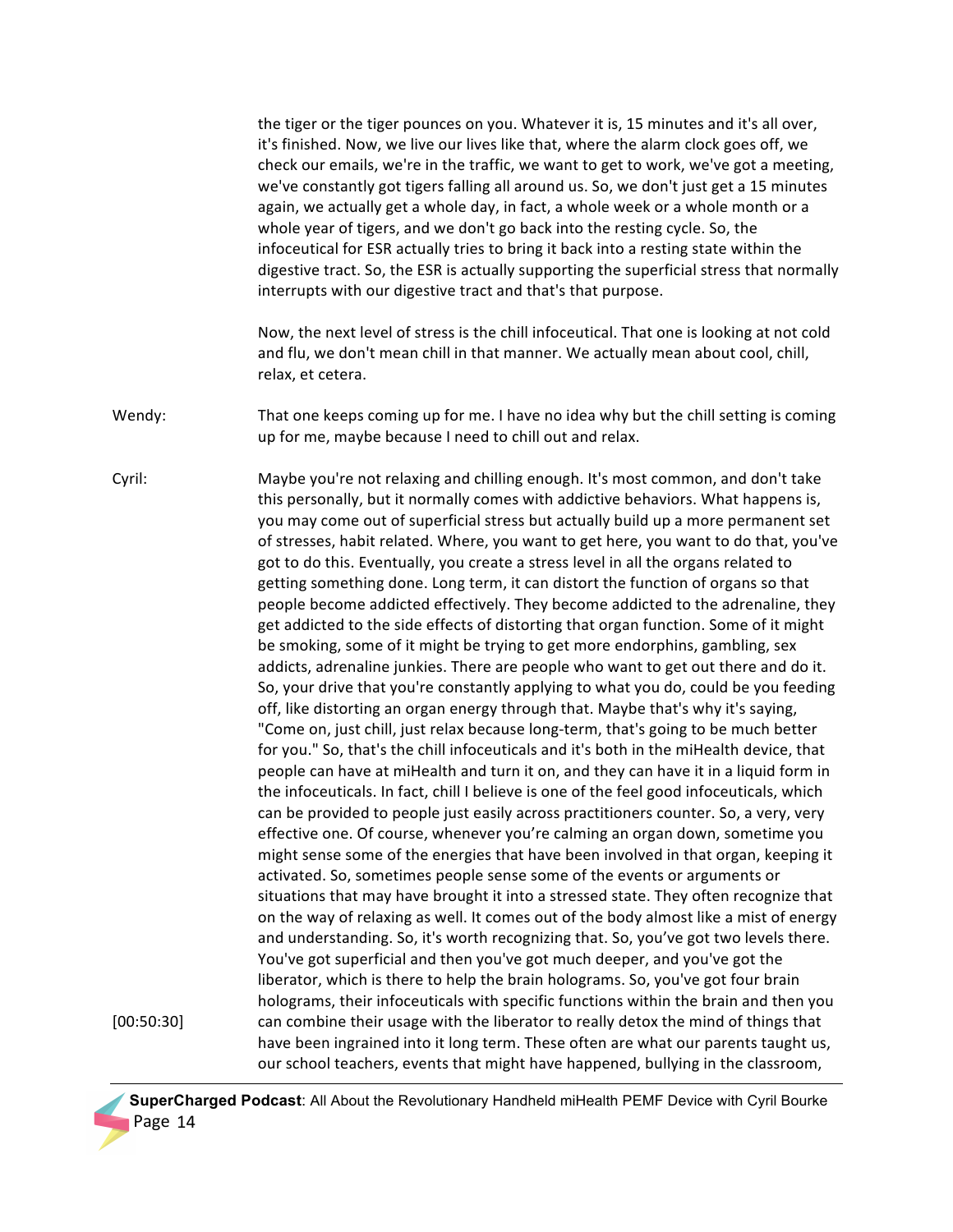|        | something that may be so ingrained that it affects our behavior all of our life, and<br>we forget or don't realize why it's occurred. This is an incredible infoceutical<br>because, often, for women for example, when they take that one, they may go<br>from a sense of feeling suppressed, unappreciated, unloved, the things that don't<br>sit well with the female psyche, and they can go from those senses to elation.<br>Feeling suddenly wonderful relief, it's just a fantastic place to put the mind so to<br>be. What it does is, it reduces those deep stresses that occur over life so to speak.<br>It almost has a personality change where people feel wonderful as a result of no<br>longer having those blockages affecting them.                                                                                                                                                                                                                                                                                                                                   |
|--------|----------------------------------------------------------------------------------------------------------------------------------------------------------------------------------------------------------------------------------------------------------------------------------------------------------------------------------------------------------------------------------------------------------------------------------------------------------------------------------------------------------------------------------------------------------------------------------------------------------------------------------------------------------------------------------------------------------------------------------------------------------------------------------------------------------------------------------------------------------------------------------------------------------------------------------------------------------------------------------------------------------------------------------------------------------------------------------------|
| Wendy: | I had an interesting experience with liberator. It came up on my scan and I started<br>taking it. I had a situation where I had a boyfriend and I wanted to break up with<br>him. But, I just couldn't seem to quite muster the courage to do that or just take<br>care of it, cut the cake already. I started taking liberator and within a few days, I<br>called him and I did it. I was out of town at the time and I called him and I was<br>finally able to do that. I attribute that to liberator, making that change.                                                                                                                                                                                                                                                                                                                                                                                                                                                                                                                                                           |
| Cyril: | It does make things much clearer. It takes some of the stress out of you and makes<br>you see things clearer, which is wonderful. It's interesting, the male mind tends to<br>react slightly differently to liberator. They tend to analyze maybe some of the<br>sources of stress. They might be upset because of a step-father or an employer or<br>the way their mother used to speak to them and go, "Oh, now I know why it's<br>happening like this." For a male mind, that means sometimes they have to mull<br>over that, be a bit melancholic or get past it, where a female tends to go straight to<br>the happiness at the end, which is wonderful. We often used to say, "Don't give it<br>to a married couple the same week." Because, she feels fabulous and just wants to<br>jump into bed and everything's wonderful and he wants to blame somebody. So,<br>you just be careful with that one. In moderation, they're fabulous, they really do<br>work wonderfully and people feel so different. It changes and saves lives those<br>infoceuticals, they're incredible. |
| Wendy: | I gave two bottles to my girlfriend, she kind of wasn't ready to do the whole<br>program. I gave two bottles of liberator to her. She had a loved one, her boyfriend,<br>who she loved very much, pass away from colon cancer last year. She just can't let<br>it go. She just can't get over it. She doesn't want to date and she just can't seem to<br>process it. So, I gave her two bottles of liberator to help with that and I'm very<br>interested to see the results of that.                                                                                                                                                                                                                                                                                                                                                                                                                                                                                                                                                                                                  |
| Cyril: | Have you heard back yet or not yet?                                                                                                                                                                                                                                                                                                                                                                                                                                                                                                                                                                                                                                                                                                                                                                                                                                                                                                                                                                                                                                                    |
| Wendy: | She just started taking them a few days ago. So, I'm kind of waiting and watching.                                                                                                                                                                                                                                                                                                                                                                                                                                                                                                                                                                                                                                                                                                                                                                                                                                                                                                                                                                                                     |
| Cyril: | Wonderful. Often, it'll come out during the sleep cycle, when you're sleeping, often<br>your mind will start dreaming, imagining, acting out components, et cetera. Part of<br>that is the detox of the brain and the organs, the stress elements. So, it can be<br>really quite an interesting period when people take those. Now, those three                                                                                                                                                                                                                                                                                                                                                                                                                                                                                                                                                                                                                                                                                                                                        |
|        |                                                                                                                                                                                                                                                                                                                                                                                                                                                                                                                                                                                                                                                                                                                                                                                                                                                                                                                                                                                                                                                                                        |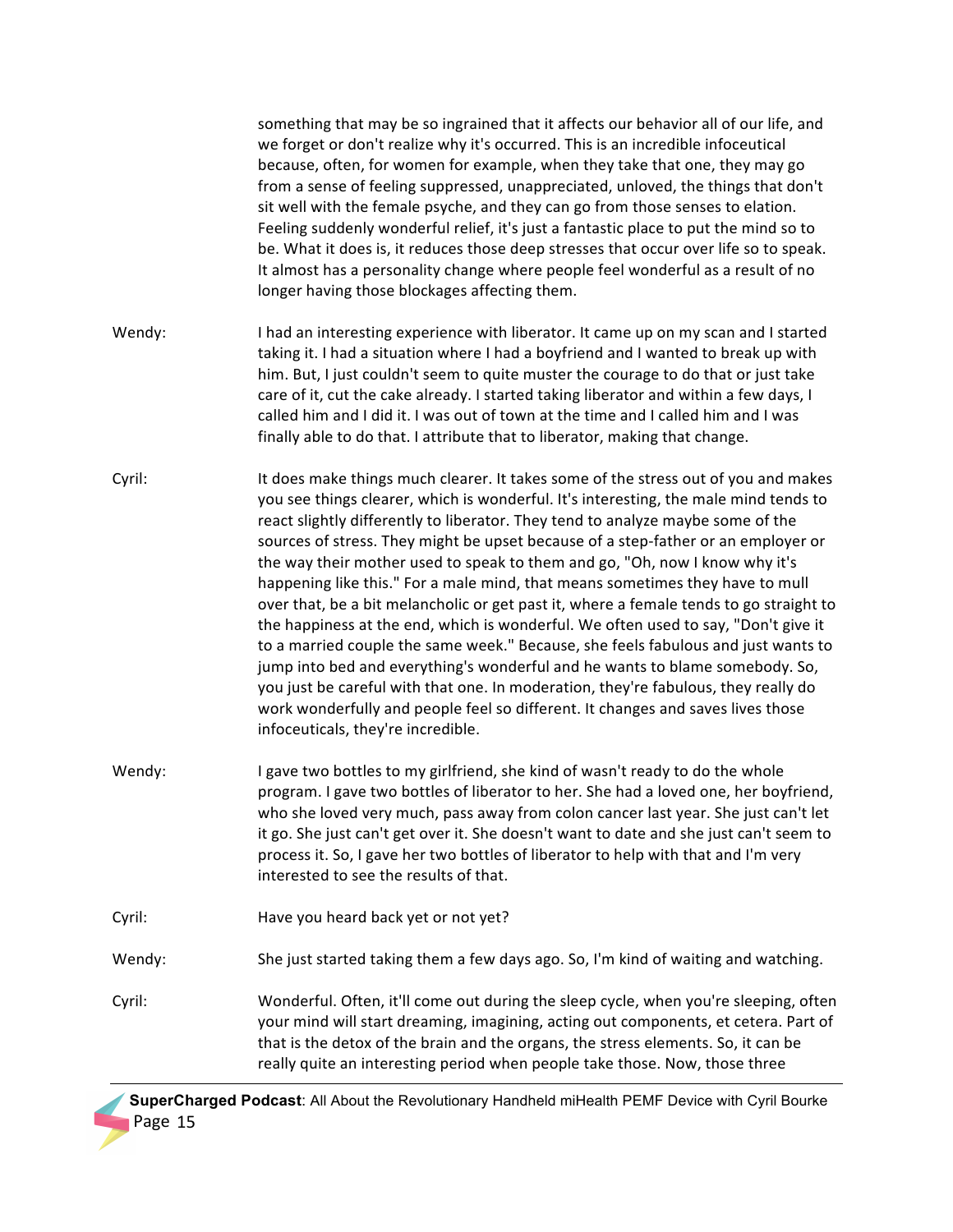infoceuticals, ESR, Chill and Liberator, are shall we say, the wide range of response within those emotional ones. But subsections of it, are the love infoceutical and peace. They're about subtler calming processes. The energy or the sense you get when you're doing yoga are relaxing or meditating, that's where the peace one comes in. That's a wonderful one just to round things off and relax et cetera. Now, the love one, the love one isn't the Hollywood wave upon wave of ecstasy thing. It's actually about connection. It's about people connecting, understanding, patience, tolerance and it's a wonderful one to help people and animals. If you have a dog or so, whereas my Max is underneath the desk here, he wants to be with me all the time. Now, as a result, if I leave him for the day, when I come back, he desperately wants to be with me again, he wants to go for a walk, he wants to sit on my lap so to speak, he's a Rottweiler Kelpie cross, which means he's way too big to sit on my lap. But, he thinks he's a lap dog and he wants to have that connection. We see it with horses, we see it with humans and it's about wanting that connection. They want to really feel part of the pack, feel part of a combining group and connecting to people. Now, we had a physiotherapist who came to one of our training. She was a very junior physio and she didn't feel quite comfortable with her role transitioning from university to practice, clinical practice. She was still trying to get comfortable with that. Working in her first job, she was part of a much bigger practice than maybe she thought she was going to be in and there were a lot of experienced physios. She felt like she was almost a nuisance. She didn't feel like she knew what she was doing. She was still finding her feet in her role. She was very uncomfortable with how she felt actually. We had sent out the love infoceutical over the Valentine's period. We'd sent all the practitioners an extra bottle of love as a promotional event, caring for them over that Valentine's period. This physio was asked to take over a role, which she didn't feel she could do. She was asked to manage a project and she was quite distressed about the idea. In fact, she went out to the car and really didn't feel right, wasn't sure how she was going to approach it and really didn't want to do this role. In the car, she had the envelope from NES and she had the love infoceutical. She told us, she literally popped the top off the and started swigging. That's what she did and she felt a bit better. She thought, "Okay, let's go back in." She went back in from the car park, and they gave her a clip board and put her at the head of the table with all these extra physios. She started going through the clipboard and started going through what they were going to try and do. Very quickly, she realized that everybody in the room was trying to help her and the people that she felt were maybe not helping her in the past or not connecting with her, suddenly, she realized they were there for her. They were ready to support her in this role. She realized that the problem wasn't them, it was her feeling blocked on connection. The moment she took the love infoceutical, she suddenly was more available to connect with them, she felt their responses in a different manner. Suddenly, she realized that it had changed her and that had changed the room, which was wonderful. She was able to share that experience in the training.

Wendy: I love that story because I think that a lot of people today have trouble connecting with people. In our internet world and being on social media, I think people are

 **SuperCharged Podcast**: All About the Revolutionary Handheld miHealth PEMF Device with Cyril Bourke Page 16

[00:55:30]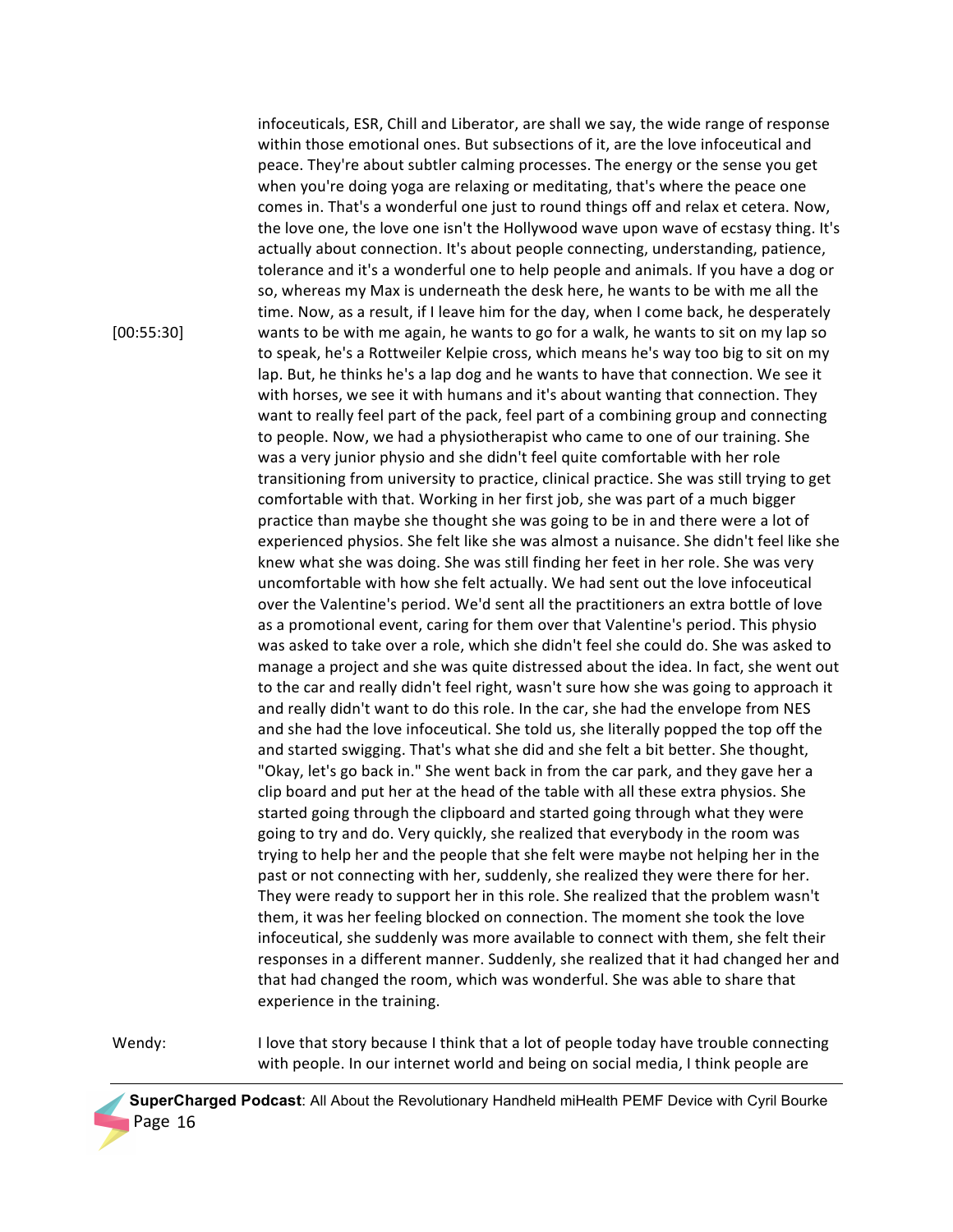losing that sense of connection and having trouble engaging with other people. When I go to health conferences or any kind of other conference that I go to, I do the love setting on the miHealth so that I'm able to connect with people on a deeper level. It's weird how it works, it's strange how it does that but it does. It does elicit this response and it's really quite profound.

- Cyril: It is, it is. I don't even know if we should or shouldn't be doing it but we turn it on, put it in our pocket and then people want to connect with us. So, it's cutting edge sensationally.
- Wendy: Yeah. There's another folder on here. So, we'll go over the folder just so you guys know what the miHealth does. There's all kinds of stuff that it does. So, there is the physical folder, it has things like chronic balance, acute balance, muscles, joints nerve, bone, after sport and myofascial. So, I'll use this folder typically, say if I get a stiff neck. I'm able to release my neck muscles within just a few minutes and release ... Say if I just don't have time to go get a massage or do whatever it is I need to do to take care of myself or stretch or what not, I can just the miHealth on it for a few minutes. I'll do like a little, a series of different settings. But when you purchase a miHealth device, you get a PDF that has all these different protocols for various issues. That beeping you hear is of miHealth. It's just profound. So, let's go over the physical folder and what we use that for.
- Cyril: Sure. I've put mine out there if you can see it. It's a touch screen so you literally just choose an item off it. Physical rejuvenation, chronic and acute, they're all broad forms of kick-starting function effectively. They go from different angles so to speak. Chronic and acute is fairly easy to understand. One is where things have been there and for along period of time, you tend to get different problems related to stiffness and flashing of tissue and things. Where, an acute situation tends to be more to do with inflammation, they maybe more predominant to that point. We've got muscles, which obviously, the word describes it to some degree. You're able to flash muscles. If let's say you hurt a bicep from weight lifting or something, you could put it in there. You could support the joints, which is the next one down. If you strained a muscle, you probably overloaded the joints as well. It's looking at supporting each of those. We tend to suggest not to use just one setting. Let's say you thought you'd hurt your elbow, there's no point just treating the joint. You would treat with muscle and you might treat with nerve and you might treat with after sport. After sport is one of the settings that is designed to have a composite looking at trauma and physical inflammation, and the combinations that occur after sport. But, if you fell over something in the garden, that also could be treated as a sport because it's a physical impact, it's acute, it's just happened. The fact that you didn't get any points for it doesn't mean it's not a sport, from our point of view. So, we've got other areas, bone for example, bio-cell. Bio cell helps support the functions of cells generally, the mitochondria and moving toxins in and out of cells and flushing cells, so that's highly effective. The myofascial is very useful for supporting, should we say things like atrophy. If you've had a patient in a wheelchair for a long time or on crutches, you start seeing the muscles start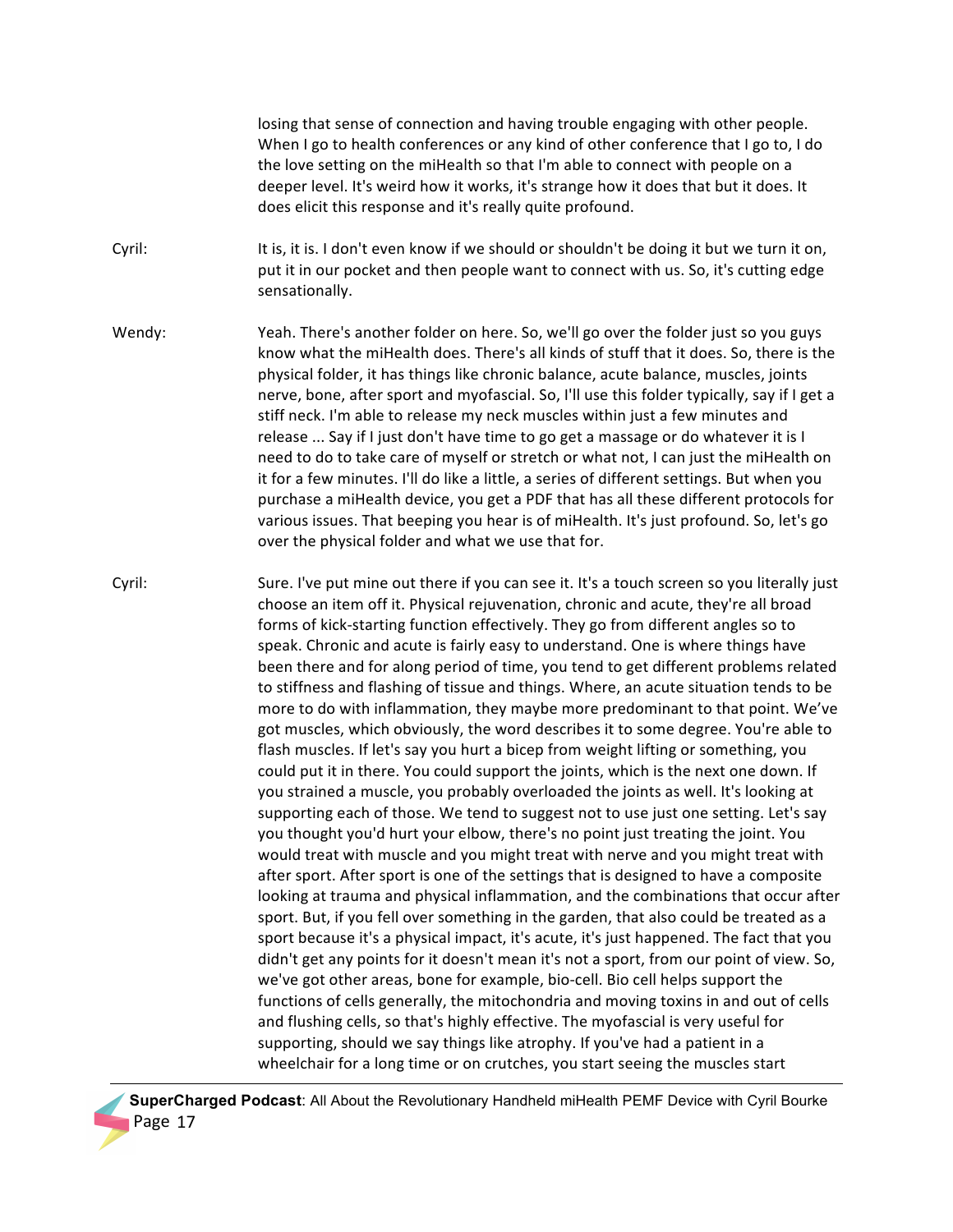reducing, muscle tone reduce. With this, it tries to restart that connection and help rebuild those muscles applied directly to them. So, there's a whole series within the physical, designed to provide different aspects of physical recovery. We have the energy folder. Again, there's an energy folder there with a list. In there, we've got recharge and energy, we've got matrix carrier. Matrix carrier is the phrase we use for the way information patterns are connected together. We think of the whole body field as being a matrix and the matrix carrier is the way we communicate backwards and forwards around that area, around the body. So, it's like reconnecting pockets of information. We've got male and female and they're there to support the endocrine cycles. They're not injecting a hormone, but what they're doing is help balancing those processes. The endocrine system is a closed loop. If something's not coming up or being provided in the manner it needs to for the body, if we support the entire endocrine system, then normally, the body will step in and start providing what's missing or lacking at that point.

Wendy: I'm going to do that one right now.

Cyril: In fact, it was the male version of that used on that bull in Michigan. The reason, the logic behind that was that the Grumpy Old Man Syndrome, when hormones are out of place for men, they tend to get grumpy, don't they? This bull was more than grumpy, it was down right miserable. So, by providing that male field, it started to balance its endocrine responses, started to not be as jumpy aggressive, it seemed to be more calm. As you'll see in the video, it literally in a minute, was drooling, relaxed, parasympathetic, it was about as absolute as you could get related to immediate and absolute change for an animal of that type. It was obvious it was quite remarkable. Then, we've got general rejuvenation in here, which goes through a whole sequence of areas of the body that tries to detox and recover in a broad spectrum. There's also what we call the Chinese Cycle. On a 24 hour timer, we've got all the different sections of the Chinese clock. I'll just put it in here and if I start running it, the first one, this time of day, is hot. Let me just see if I can show you that. It'll move through the segments over the next 24 hours. So, we go from segment to segment, supporting each different organ. You don't have to run it all in one go. You could do when you wake up in the morning, to lunch time and then the following day you might do lunch time through to the afternoon, and the third day you might do the evening all through to the morning. So, you don't have to do it all in one day. There may be certain times of the day that people feel they need more support, they might be having trouble on their sleeping cycle and feel maybe they're going to run it in the evening to help with their organs. There's many different ways they can use that. That's under the energy folder.

Wendy: I was going to say, there's the protection folder. I love the protection folder. I think this is so important in this day and age of EMF. We're constantly bombarded with electromagnetic fields or electromagnetic frequencies and we have to protect ourselves from this. Talk about EMFs and how they impact our body's energy field and why it's so important to address these issues if we plan to be healthy.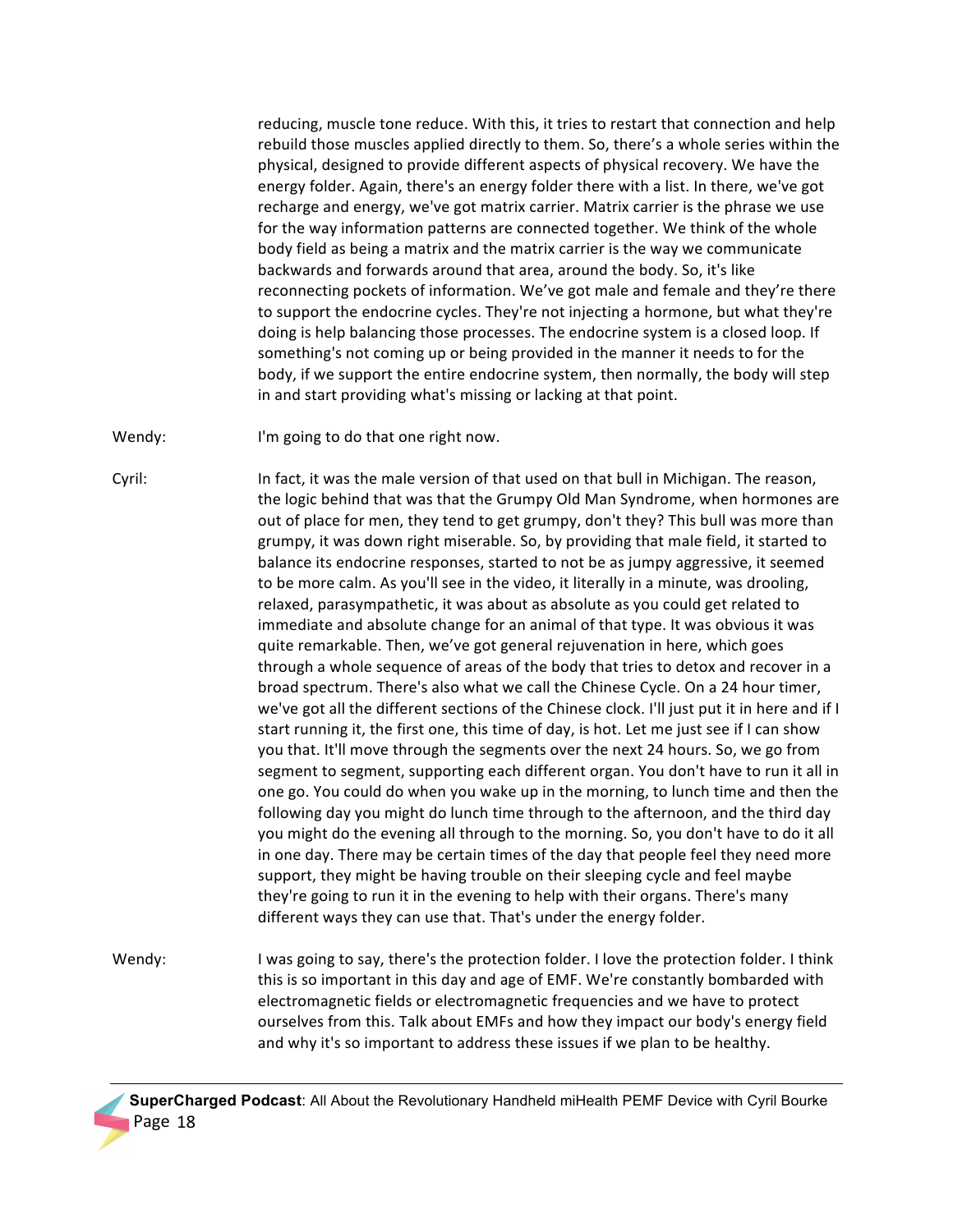| Cyril:     | Look, 200 years ago, we didn't have the type of fields in our living world that we do<br>now. This is why homeopathy was so successful 200, 250 years ago. Because, when<br>it was manufactured, made by a practitioner and provided to a client, there was no<br>extra energies floating around from power cables and overhead power lines and<br>WiFi and smart devices. So, the resonant energy of those weak homeopathy<br>treatments was able to survive long enough to have an impact on the person. In<br>the world we're in now, they get wiped out very fast, if not by the time you get<br>across the car park, because of the amount of energy that's going around that<br>overrides them. So, we realized that, in every way, we have to find ways of<br>supporting the body in that new environment that we haven't evolved to. Now,<br>we're using information patterns in our body field and they use very, very tiny<br>energy fields. Our WiFi's putting out huge energies, our phones, our every electrical<br>device is producing a field that's interacting and our body is seeing that as a new<br>environment and is having an impact on how we function and how we rest. Of<br>course, resting cycles are vital for our detoxing. So, the distortions that are<br>characterized by each of these areas, for example, microwave radiation and<br>computer radiation, cellphone, et cetera, they have a very distinct footprint.<br>Peter Fraser was able to recognize how those footprints disturb the body field. So,<br>we're able to provide what is effectively the antidote. It's a reversal of those<br>distortions. I used to get it with my laptop where, my fingers used to go bright red<br>and they'd itch if I spent many hours on my laptop. By putting on EMF, I can<br>actually bring that back to normal and not have all that itching and sensation. So<br>long term, it's got to have an impact on my health and my hands, et cetera. It's the<br>same for each of these. We've got air travel, we've got radiation from cellphones,<br>radios, computers, from infra-red, microwaves, they all have their own footprint<br>that Peter could see in the scan and is there to help the body repair the damage of<br>those fields. It's a dynamic. The body is constantly dealing with it and constantly<br>trying to support itself within our new environment, and this is trying to<br>supercharge that change and reset those damaged fields. |
|------------|-----------------------------------------------------------------------------------------------------------------------------------------------------------------------------------------------------------------------------------------------------------------------------------------------------------------------------------------------------------------------------------------------------------------------------------------------------------------------------------------------------------------------------------------------------------------------------------------------------------------------------------------------------------------------------------------------------------------------------------------------------------------------------------------------------------------------------------------------------------------------------------------------------------------------------------------------------------------------------------------------------------------------------------------------------------------------------------------------------------------------------------------------------------------------------------------------------------------------------------------------------------------------------------------------------------------------------------------------------------------------------------------------------------------------------------------------------------------------------------------------------------------------------------------------------------------------------------------------------------------------------------------------------------------------------------------------------------------------------------------------------------------------------------------------------------------------------------------------------------------------------------------------------------------------------------------------------------------------------------------------------------------------------------------------------------------------------------------------------------------------------------------------------------------------------------------------------------------------------------------------------------------------------------------------------------------------------------------------------------------------------------------------------------------------------------------------------------------------------------------|
| Wendy:     | Computer radiation always comes up for me, because like most of us, we're<br>chained to our computers with our work or what have you. I have to do a lot of<br>work and when I'm working, I put on the computer radiation setting to counteract<br>how the computers EMFs are negatively impacting my body's energetic field.                                                                                                                                                                                                                                                                                                                                                                                                                                                                                                                                                                                                                                                                                                                                                                                                                                                                                                                                                                                                                                                                                                                                                                                                                                                                                                                                                                                                                                                                                                                                                                                                                                                                                                                                                                                                                                                                                                                                                                                                                                                                                                                                                           |
| Cyril:     | Yeah. It's something worth knowing because that miHealth has got PEMFs coming<br>out of it and often, without knowing, they could think, "Oh well gee! We're just<br>adding another PEMF problem." But actually, not. What's happening is, the                                                                                                                                                                                                                                                                                                                                                                                                                                                                                                                                                                                                                                                                                                                                                                                                                                                                                                                                                                                                                                                                                                                                                                                                                                                                                                                                                                                                                                                                                                                                                                                                                                                                                                                                                                                                                                                                                                                                                                                                                                                                                                                                                                                                                                          |
| [01:10:30] | miHealth device produces such a low PEMF, it's thousands of times less than your<br>mobile phone or your WiFi, and the pattern is specifically designed to support the<br>body field. So, it's very low energy. In fact, the British military research lab, it's on<br>the south of England, where Sarah Turner, the researcher for NES, took the device<br>to try and have them check the PEMF values. They could not read the field coming<br>off the miHealth. So, from electromagnetic field point of view, it is so low it doesn't<br>exist as far as our modern world goes. But actually, from a biological point of view,<br>it's there, we see response and we get great results from it, which is perfect. So, it's                                                                                                                                                                                                                                                                                                                                                                                                                                                                                                                                                                                                                                                                                                                                                                                                                                                                                                                                                                                                                                                                                                                                                                                                                                                                                                                                                                                                                                                                                                                                                                                                                                                                                                                                                            |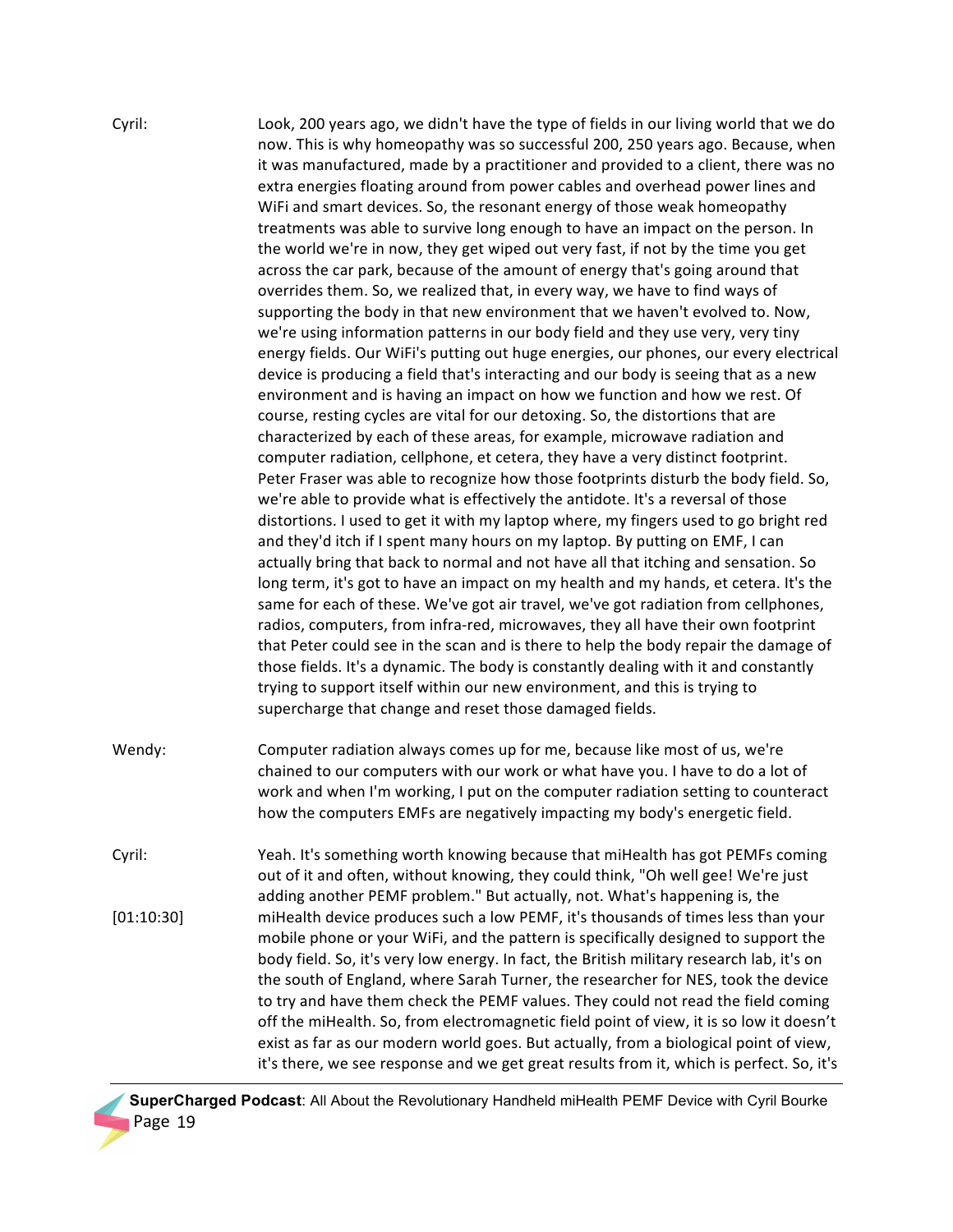operating at such a low level it's actually doing the right thing for the body field. It's not adding extra stress and it's re-imprinting patterns to dislodge the damage that's done by these gross magnetic energies. So, it's worked brilliantly as you know.

- Wendy: That's why it shows in the research. Completely independent of NES or bioenergetics, massive amounts of research that show that microwaves, cellphones and cellphone towers and the like, cause cancers and leukemia and all kinds of different health issues. Why is that? It's because these microwaves or EMFs dramatically impact our body. How they're doing that and causing cancers and causing other kinds of health issues, is by impacting and affecting our body's energetic field.
- Cyril: Yep, that's how we communicate around our body. If our mind is stressed all the time, it's just adding to the distortion. So, using the device simultaneously has a huge impact. I can't understate enough the use of the infoceuticals with that because one is providing an electrical field with information patterns and the other is providing it in a salt-water solution, which is what you and I are made of with salt-water. As soon as we provide the infoceutical, we can also support in that plane as well. You've got EMF as an infoceutical specifically for that as well. So, you can combine those two to get the very best result.
- Wendy: There's also a folder called Wellbeing. This is a lot of different things and it's got the immune ETs, which help the immune system, CFIs, the Cold Flu Immunity and there's a bunch more here. Let's go down the row and explain what these are.
- Cyril: You've got the immune ETs, ET is one of NES acronyms, Energetic Terrains. They're whole groups of pathogens that affect the body, in fact footprints that pathogens leave behind, and then we're clearing that, should we say, that inflammation or debris. So, the ET range is built into the miHealth device. Then, you've got the cold and flu, which is what you spoke about earlier where it dramatically escalated your rate of recovery, so, it was hours instead of days. That alone can really change people's lives when they wake up on a Monday morning and they go, "Gee! I just can't make it to work." If you were to turn your miHealth on and treat your hands for example while you're making breakfast, you'd be off to work without any hesitation of feeling much better about it. We've got the food one here, which is looking at distortions that come from food, based often on preservatives and toxins and materials that find their way into our food. It also makes it easier to metabolize using the food settings here. Digestion, now, not many people realize this but vitamins, minerals and all of the things we want out of our nutrition, all of what we take in, are based on electromagnetic footprints. We take in these valances and use them. Our gut is an electromagnetic conversion device. It takes those fields and then puts them in catalyst and turns them into all sorts of things that we then turn into physical function. So, digestion responds beautifully to resetting and making our digestive tract more efficient. The digestive tract is one of the core elements of our immune system. So, it's a very important area to work with. We've got head, skin and memory, these are all components of the body that are supported with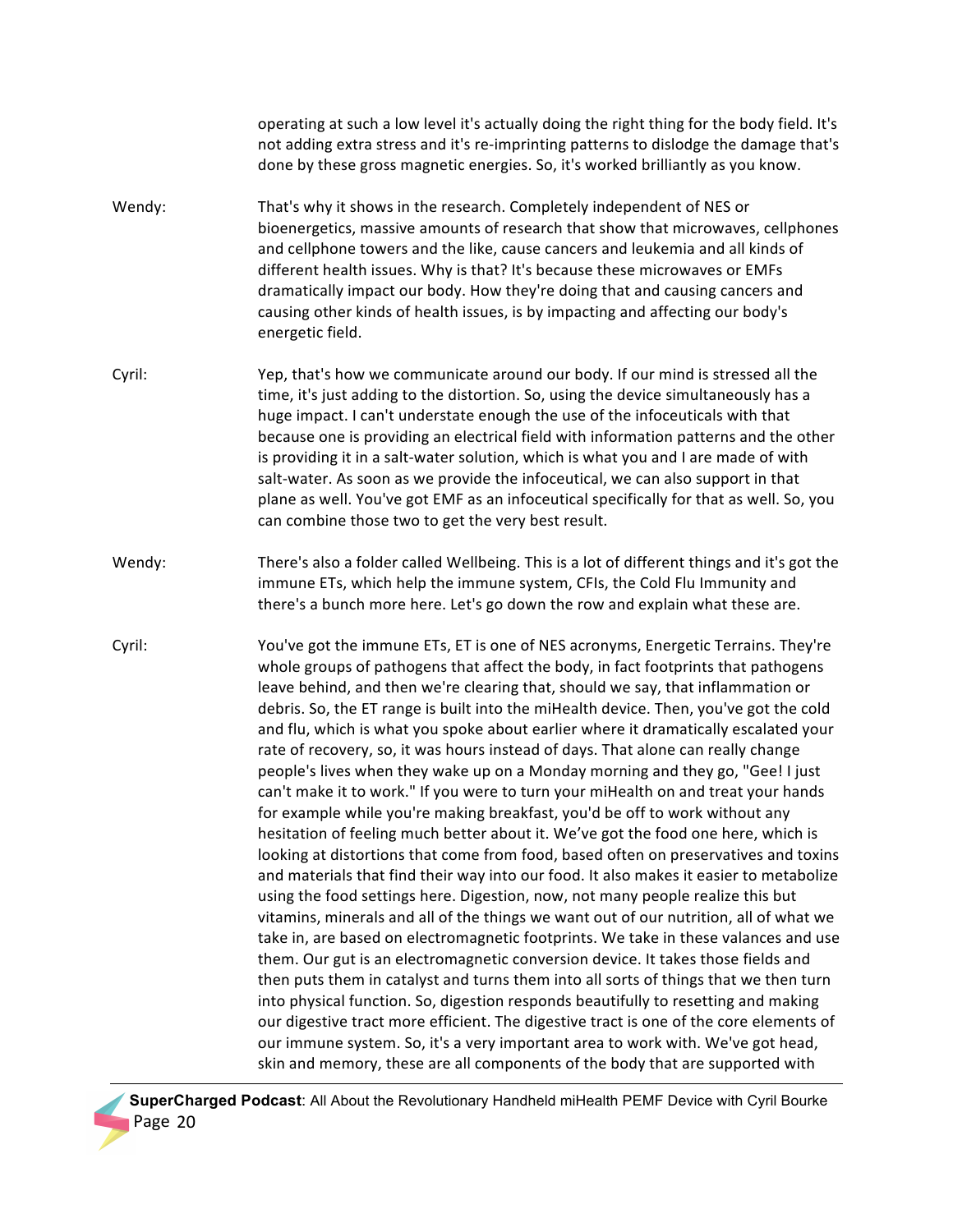|               | the device here. If you have a headache, if you're feeling foggy headed, can't<br>concentrate, things of this nature, that's an ideal setting of the head. Skin isn't just<br>the skin externally. It's actually all the epithelial layers as well. They're the internal<br>systems. So, this one, in the training and the materials you get, let's you<br>understand that the skin of your lungs for example, and your digestive tract and<br>anywhere basically, the ear, nose and throat areas, they're all epithelial skins, and<br>you get great results supporting those with this as well. You've got memory, which<br>helps smooth out memory functions. I remember in training, we had a client who                                                                                                                                                                                                                                                                                                                                                                                                                                                                                                                                                                                                                                                                                                                                                                                                                                                                             |
|---------------|------------------------------------------------------------------------------------------------------------------------------------------------------------------------------------------------------------------------------------------------------------------------------------------------------------------------------------------------------------------------------------------------------------------------------------------------------------------------------------------------------------------------------------------------------------------------------------------------------------------------------------------------------------------------------------------------------------------------------------------------------------------------------------------------------------------------------------------------------------------------------------------------------------------------------------------------------------------------------------------------------------------------------------------------------------------------------------------------------------------------------------------------------------------------------------------------------------------------------------------------------------------------------------------------------------------------------------------------------------------------------------------------------------------------------------------------------------------------------------------------------------------------------------------------------------------------------------------|
| [01:16:00]    | had a very large scar from a war in Africa. He was treated with memory on the scar.<br>The most interesting thing occurred, literally, there was like an energetic burst from<br>his scar. Both the practitioner, myself, most of the room and very much so the<br>patient, all recognized this striking event. He said it felt like the shrapnel that went<br>through his side suddenly came alive again. It was the memory of the event locked<br>into the cells of the scar. It was a very predominant scar on his side. Within<br>minutes, we started seeing the scarring definition started to reduce. So, with the<br>memory in this case, we are able to unlock memories within that cellular area,<br>which suddenly meant that the physical tissue started to soften, become more<br>functional and that has to have a huge impact on the organs below that area. That<br>is something that we found literally in practice, releasing energy from cells with<br>memory. If you look at cesarean scars and things of this nature, there's a huge<br>amount of emotion built into that scar because of the traumatic way in which it's<br>placed there during birth, the anxious mother and the strange environment of the<br>hospital and all the rest it. So, by using memory, you can start softening those areas<br>and getting really great changes related to cesarean scars and other scars that may<br>have maybe a traumatic starting point. We've got the anti aging, which is there to<br>help with hormonal functions and other rejuvenation processes throughout the |
| [01:18:00]    | body. We've got the hearing, to try and help with function of the ear. It's actually<br>not just the ear itself. It's actually helping with the way the brain integrates with<br>those tools. So, we are often opening up connection to the mind. Then, we've got<br>fat. That's to do with fat metabolizing. It's not a magic wand, it's not liposuction so<br>to speak, but what it's going to do is basically allow fats to be processed easier and<br>faster, which is going to take stress off the liver and other areas of the body, et<br>cetera.                                                                                                                                                                                                                                                                                                                                                                                                                                                                                                                                                                                                                                                                                                                                                                                                                                                                                                                                                                                                                                 |
| Wendy:        | Admittedly, I use that setting a lot. Just trying to help my body lose fat. I do use<br>that setting a lot.                                                                                                                                                                                                                                                                                                                                                                                                                                                                                                                                                                                                                                                                                                                                                                                                                                                                                                                                                                                                                                                                                                                                                                                                                                                                                                                                                                                                                                                                              |
| Cyril Bourke: | I look forward to the feedback on that.                                                                                                                                                                                                                                                                                                                                                                                                                                                                                                                                                                                                                                                                                                                                                                                                                                                                                                                                                                                                                                                                                                                                                                                                                                                                                                                                                                                                                                                                                                                                                  |
| Wendy:        | Yeah.                                                                                                                                                                                                                                                                                                                                                                                                                                                                                                                                                                                                                                                                                                                                                                                                                                                                                                                                                                                                                                                                                                                                                                                                                                                                                                                                                                                                                                                                                                                                                                                    |
| Cyril:        | Super. Now, these are only a few of the folders. We've got transformations as well.<br>In the scan, in the mind area, you've got the chakras laid down. We can actually see<br>what chakra points are open, what's happening in the area, which ones maybe<br>would benefit by further support. Within the transformations of the device, you<br>can actually run either a cycle that runs from one to the other over a period or you                                                                                                                                                                                                                                                                                                                                                                                                                                                                                                                                                                                                                                                                                                                                                                                                                                                                                                                                                                                                                                                                                                                                                    |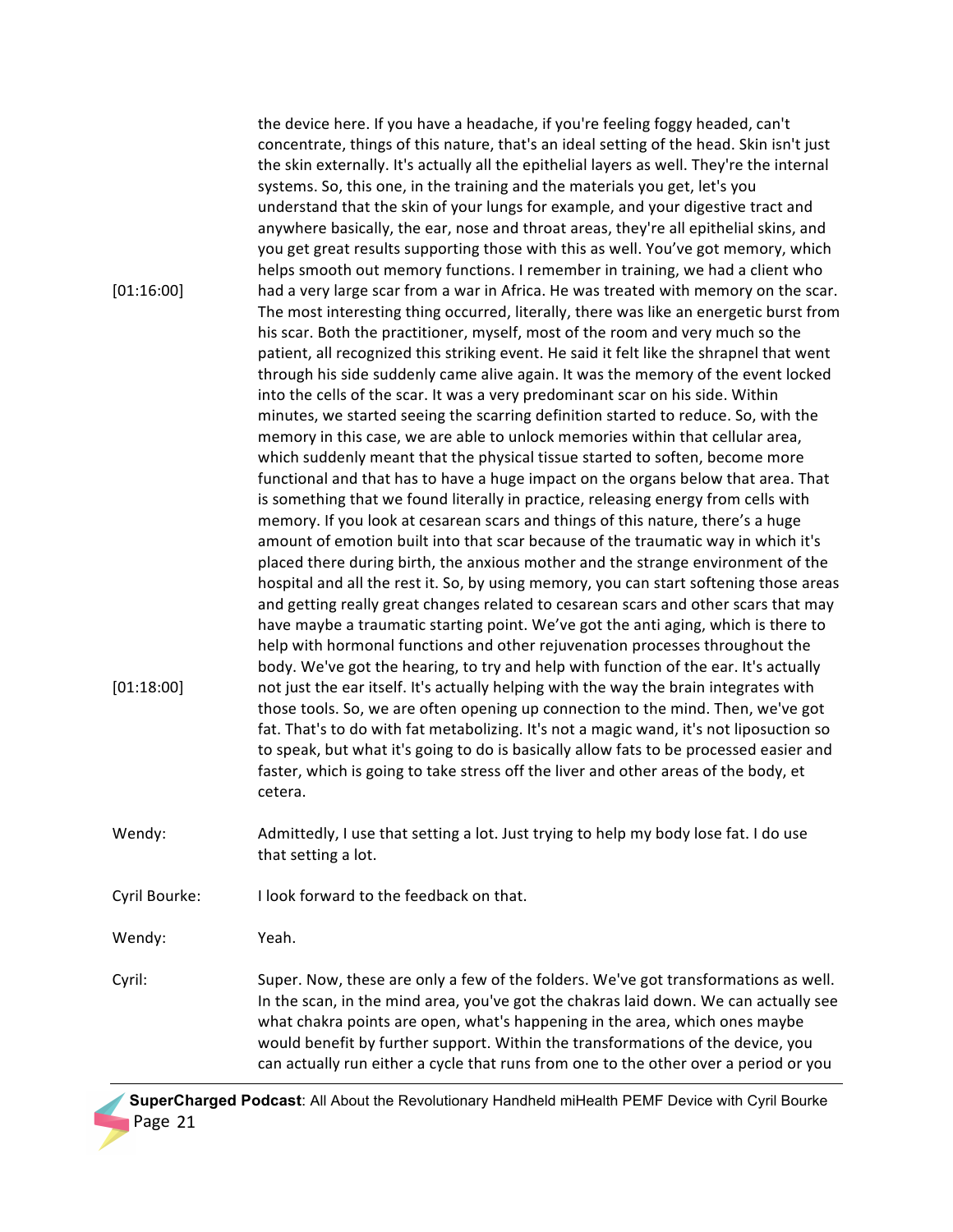can target one in particular. If in the scan you feel there's something that you really want to work on, for example love, contentment, honesty, charisma, tolerance, willpower, trust, all of those characteristics, we can support and really get the best results for ourselves. This one has been very popular with people who like to find a space for themselves and calm down, maybe sit in the garden, have a cup of tea, read a book, have this one running by side. It's where you can have reflection for yourself. It's not one we encourage when you may be busy doing something during the day. It's one where you actually need to prepare and really bring on those energies in a really positive way for yourself so to speak. It's probably worth mentioning that any of these functions, when you do a scan with your client, if they're doing a remote scan, so, they can have a scan at home and they can plug themselves in and the practitioner can see the scan, they can discuss it and then you can have a dedicated folder. The practitioner can literally tick a few boxes and then that folder will be sent directly to the client's miHealth. It might say maybe the name of their child, it might say Charlie, Henry or Mary. In that folder will be eight settings that will be perfectly set up for that person. In fact, you can add up to 20 folders. So, they might have three horses, two dogs and a cat and a zebra as well as members of the family. So, human and animal all together in the same device.

- Wendy: Yeah. I have myself, my daughter Winter, my dog Wizard and my dog Jezebel, all have their own little folders and their in miHealth. So, I can very easily just treat them, boom, boom, boom. I go to their eight settings based on the NES scans to just quickly treat them.
- Cyril: Yeah, it really makes it easy. So, in that way, even though the client might have all the settings on here, you've packaged them in one folder, so, it's their application for that month. So, they just hit that one button and they don't have to get confused about going anywhere else on the device. Just as you pointed out, it has over 200 functions. It really is jam packed with information. But, none of them are wrong either. So, you could randomly go through and enjoy any of them, because the body field will only take up the information patterns that are relevant. If it doesn't have a hole in the jigsaw puzzle, it won't take on the new pieces. So, it's wonderful from that point of view. You can't overdose on it, you can't poison yourself with it, you can only support as the body is willing to support.
- Wendy: Well Cyril, thank you so much for reviewing all the different functions of miHealth and giving us some information about what it does. It's such a revolutionary device that you helped to develop. I only can encourage people to get one and try a NES Health scan, try a NES Health program and get a miHealth and just see the results for yourself.
- Cyril: Absolutely. miHealth is a result of over 35 years of research by professor Fraser, Harry Massey and the team. I was just really honored to be part of the final delivery and putting together elements of it at the end. But, this a world team that put this together and it's quite remarkable.